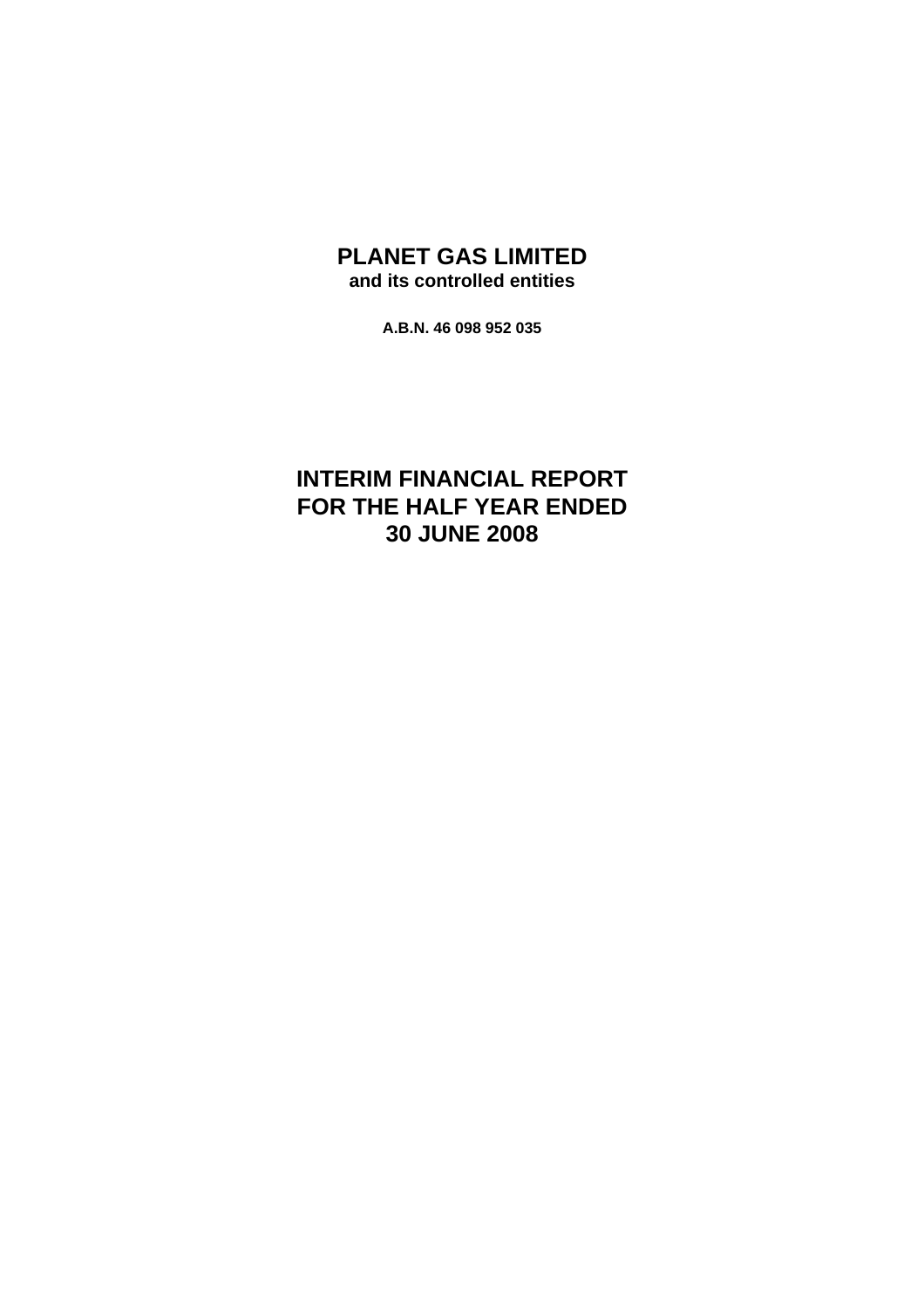### **CONTENTS**

### **Page**

| Directors' Report                                               | 1  |
|-----------------------------------------------------------------|----|
| Consolidated Interim Income Statement                           | 16 |
| Consolidated Interim Statement of Recognised Income and Expense | 17 |
| Consolidated Interim Balance Sheet                              | 18 |
| Consolidated Interim Statement of Cash Flows                    | 19 |
| Notes to the Financial Statements                               | 20 |
| Directors' Declaration                                          | 25 |
| Independent Auditor's Review Report                             | 26 |
| <b>Corporate Directory</b>                                      | 27 |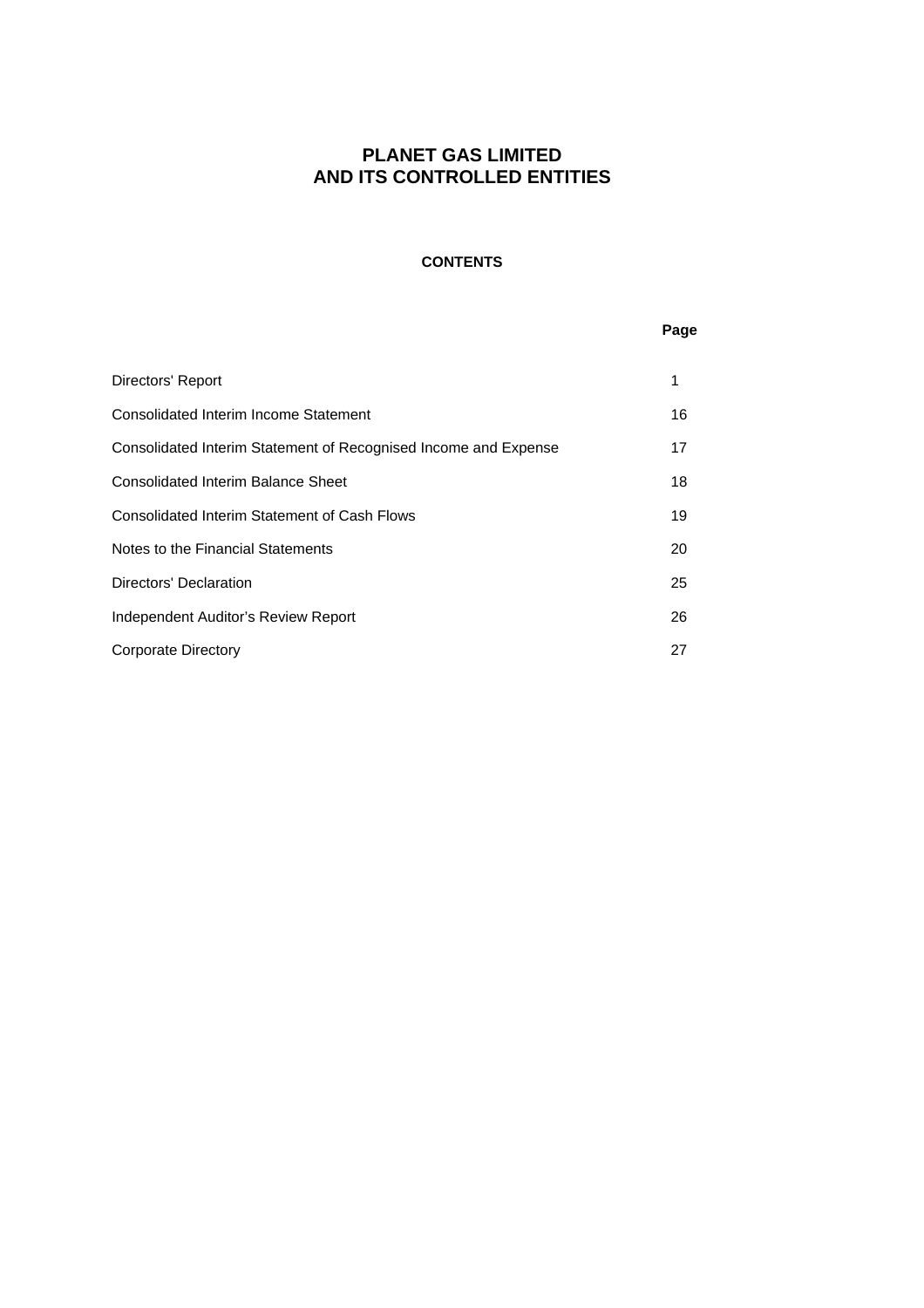## **DIRECTORS' REPORT**

The directors present their report together with the consolidated interim financial report and the auditors review report thereon for the half year ended 30 June 2008.

### **Directors**

The names and particulars of the directors of the Company at any time during or since the end of the half year are:

### **Norman A. Seckold, Executive Chairman**

Director since 4 December 2001.

Norman Seckold graduated with a Bachelor of Economics degree from the University of Sydney in 1970. He has spent over 27 years in the full time management of natural resource companies, both in Australia and overseas.

Mr Seckold has been the Chairman of a number of publicly listed companies including Moruya Gold Mines (1983) N.L., which acquired the Golden Reward heap leach gold deposit in South Dakota, USA, Pangea Resources Limited, which acquired and developed the Pauper's Dream gold mine in Montana, USA, Timberline Minerals, Inc. which acquired and completed a feasibility study for the development of the MacArthur copper deposit in Nevada, USA, Perseverance Corporation Limited, which discovered and developed the Nagambie gold mine in Victoria, Valdora Minerals N.L., which developed the Rustler's Roost gold mine in the Northern Territory and the Ballarat East Gold Mine in Victoria, Viking Gold Corporation, which discovered a high grade gold deposit in northern Sweden and Mogul Mining N.L., which drilled out the Magistral and Ocampo Gold deposits in Mexico, Bolnisi Gold NL and Palmarejo Silver and Gold Corporation, which discovered and developed the Palmarejo and Guadalupe gold and silver projects in Mexico.

Mr Seckold is currently Chairman of Australian public listed mining companies Kings Minerals NL and Cockatoo Coal Limited and also Canadian public listed company San Anton Resources Inc.

#### **Peter J. Nightingale, Executive Director, Company Secretary and CFO**

Director since 4 December 2001.

Peter Nightingale graduated with a Bachelor of Economics degree from the University of Sydney and is a member of the Institute of Chartered Accountants in Australia. He has worked as a chartered accountant in both Australia and the USA.

As a director or company secretary Mr Nightingale has, for the past 21 years, been responsible for the financial control, administration, secretarial and in-house legal functions of a number of private and public listed companies in Australia, the USA and Europe including Bolnisi Gold NL, Palmarejo Silver and Gold Corporation, Pangea Resources Limited, Timberline Minerals Inc., Perseverance Corporation Limited, Valdora Minerals N.L. and ETT Limited. Mr Nightingale is currently a director or company secretary of Biotron Limited and Cockatoo Coal Limited.

#### **Robert M. Bell, Independent and Non-Executive Director**

Director since 30 October 2007.

Bob Bell graduated from Birmingham University in 1960 and moved to Australia in 1964, working as a geologist on the Roma gas fields. After a time with the Queensland Government Mines Department in the late 1970s he established his own consultancy business, specialising in oil and gas exploration in Australia and overseas. He was one of the first geologists in Australia to recognise the enormous potential of CBM in Queensland.

He has a continuing interest in the Peat CBM field and was a founder of, and a major investor in, Queensland Gas Company.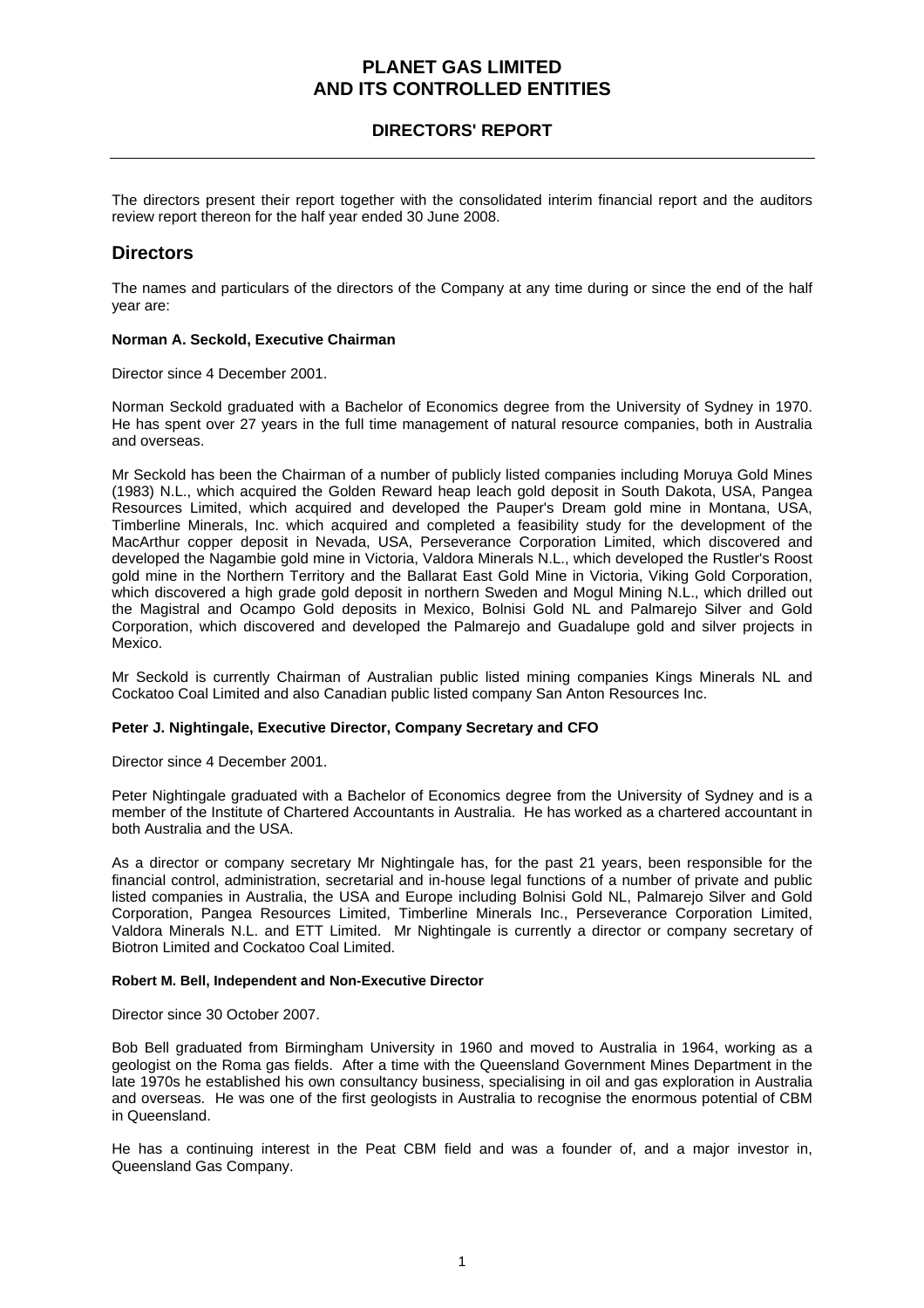## **DIRECTORS' REPORT**

#### **Anthony J. McClure, Independent and Non-Executive Director**

Director since 27 August 2003.

Anthony McClure graduated with a Bachelor of Science (Geology) degree from Macquarie University in 1986. Mr McClure has over 20 years of technical, management and financial experience in the resource sector within Australia, and internationally in project management and executive development roles. He has worked in the financial services sector and stockbroking, primarily as a resource analyst.

Mr McClure is currently a director of European Gas Limited.

#### **Anthony J. McDonald, Independent and Non-Executive Director**

Director since 19 November 2003.

Anthony McDonald graduated with a Bachelor of Laws degree from the Queensland University of Technology in 1981. He was admitted as a solicitor in 1982 and has been in private legal practice in Brisbane since that time.

Mr McDonald has been a director, secretary and/or legal advisor to a number of listed and unlisted public companies in the resources sector.

Mr McDonald is currently a director of Deep Yellow Limited and Industrea Limited.

#### **Bruce F. Riederer, Executive Director of Exploration and Development**

Director from 10 September 2003 to 8 January 2008.

Bruce Riederer graduated with a Bachelor of Geoscience (Geology) degree from the University of Arizona in 1974. Mr Riederer is a professional geologist and has over 30 years' experience in the mining and resources industry.

For a number of years he has conducted a consulting practice in the management of CBM and conventional oil and gas exploration and development programs in the Powder River, Wind River and Green River Basins in Wyoming, the Cherokee Basin in Kansas, and the Gippsland and Otway Basins in Australia.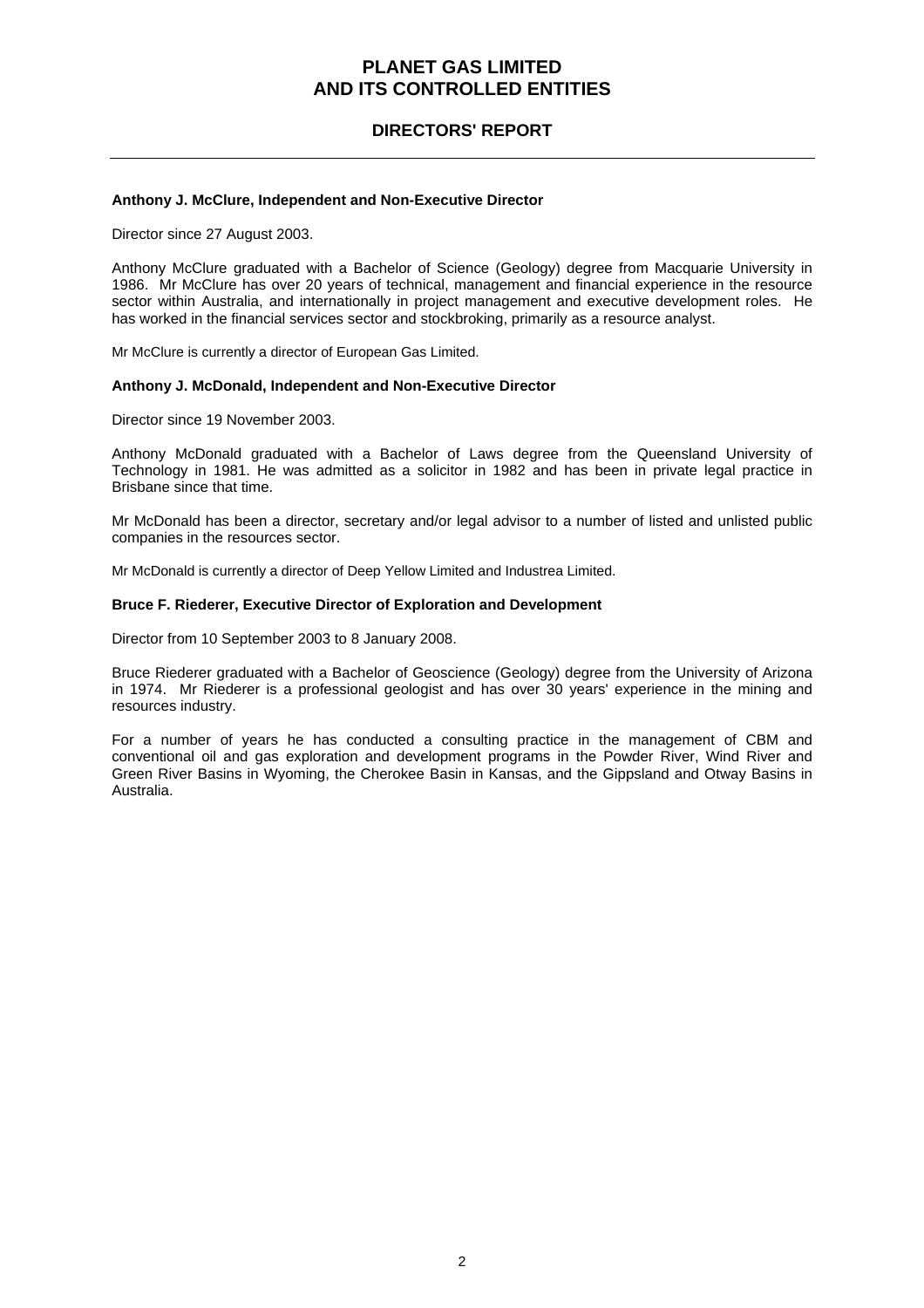## **DIRECTORS' REPORT**

## **Operating and Financial Review**

The Company activities during the half year ended 30 June 2008 include the following highlights:

- Sale of Australian CBM assets completed following the listing of Greenpower Energy Limited ('Greenpower') in March 2008.
- Oriva Federal Farmout Agreement signed.
- West Esponda pilot production program dewatering continues.
- CBM gas prices in the USA remain strong.
- Support by SK Energy Co. Ltd of uranium spin-off IPO.
- Dr. Richard Haren appointed to the position of General Manager.

The Company is engaged in the acquisition, exploration, development, production and operation of oil, gas and coal bed methane ('CBM') properties. The Company has rights to the following tenements in the USA.

| <b>Block/Project</b> | Location                    | Area<br><b>Net Hectares</b> |
|----------------------|-----------------------------|-----------------------------|
|                      |                             |                             |
| East Esponda         | Powder River Basin, Wyoming | 469                         |
| West Esponda         | Powder River Basin, Wyoming | 11,586                      |
| Oriva Throne         | Powder River Basin, Wyoming | 146                         |
| Oriva Federal        | Powder River Basin, Wyoming | 359                         |
| <b>Skull Creek</b>   | Cherokee Basin, Kansas      | 11,573                      |
|                      |                             |                             |

### **POWDER RIVER BASIN, WYOMING, USA**

The Powder River Basin encompasses approximately 67,000 square kilometres in the northern Rocky Mountains of the USA straddling the northeast of Wyoming and the southeast of Montana. The Powder River Basin is estimated to contain more than one trillion short tons (0.9 trillion tonnes) of coal with potential CBM resources of over 25 trillion cubic feet. CBM production in the Powder River Basin has increased at a rapid rate since 1995 with production today of around 1,100 million cubic feet per day from over 16,000 producing wells.

### **ESPONDA PROJECT**

The Esponda Project comprises two project areas, East Esponda which has been developed under joint venture arrangements and is currently being dewatered in advance of the commencement of production and West Esponda which has begun to be developed by the completion of a pilot production program and an extension of that production program. The Esponda Project is located approximately 25 kilometres southeast of Buffalo, Wyoming, and totals 12,055 net hectares (29,789 acres) in Townships 47 to 50 North, Ranges 79 and 80 West, Johnson County, Wyoming.

The project lies near the Powder River Basin's asymmetric structural axis, and is situated between the depositional centres of the stratigraphically higher Buffalo-Lake De Smet Coalfield to the west (Eocene Wasatch Formation) and the Gillette Coalfield (Paleocene Fort Union Formation) to the east. Thus, the more shallow Eocene-aged coals are being eroded to the east and south across the region and depositionally splitting with less ash content than its thickest member near Buffalo; and the Big George Coal, a part of the Gillette Coalfield, present at East Esponda is splitting towards the west.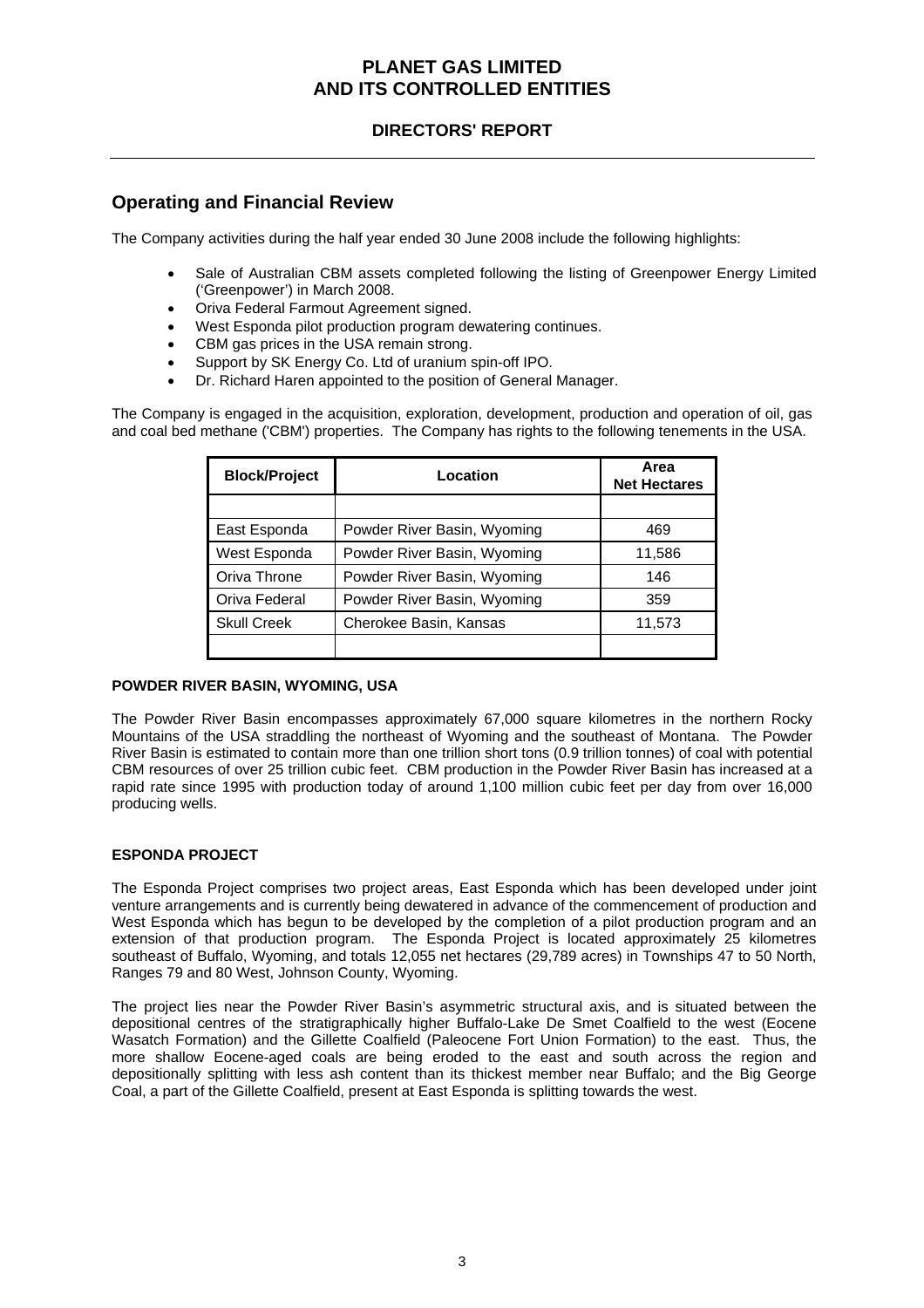## **DIRECTORS' REPORT**

### **East Esponda**

The East Esponda project covers a total of 469 net hectares (1,160 acres). To date there have been 23 wells completed within the Company's East Esponda leasehold interests. These include 14 wells in the Big Cat Field and 9 in the Indian Creek Field. Although 3 wells are located exterior to the Company's leasehold (see diagram below), the Company retains an interest in these wells due to the State's mandated 32 hectare spacing orders in its proportional share.



### *Resources*

A Gas-In-Place ('GIP') resource estimate has been completed on the Company's East Esponda Project by Dr. Jimmy E. Goolsby of Goolsby, Finley & Associates of Casper Wyoming, considered to be pre-eminent authorities on the CBM geology of the Powder River Basin.

As detailed below, the GIP resource estimate totalled 21.9 billion cubic feet ('Bcf') (gross) and 7.3 Bcf (net) (ie attributable to the Company) within the Big George Seam:

| <b>Project Area</b> | <b>Coal Seams</b> | <b>Gross GIP</b><br>(MMcf) | <b>Net GIP</b><br>(MMcf) |
|---------------------|-------------------|----------------------------|--------------------------|
|                     |                   |                            |                          |
| East Esponda        | Big George        | 21,912.6                   | 7337.7                   |
|                     |                   |                            |                          |

The resource estimate was based upon volumetric calculations derived from the well development program and was calculated using 80 acre blocks (legal drill spacing unit), the seam's thickness (closest neighbour interpolation) and a gas content factor of 100 standard cubic feet per ton ('Scf/t').

The gas content factor is an estimation based on a published study by Goolsby, Finley & Associates completed on behalf of the State of Wyoming. Although this is the maximum gas content value at these depths that Goolsby, Finley & Associates utilises in its GIP volumetric calculations, Goolsby, Finley & Associates have been apprised of proprietary gas desorption tests indicating values greater than 100 Scf/t in this general area of the Powder River Basin.

The Big George Seam is completely merged in the Western Gas area but splits into an upper and lower unit in the western portion of Kennedy Oil's area. Where the Big George Seam is merged, its thickness is greater than 24 metres, and where split its total thickness is approximately 20 metres.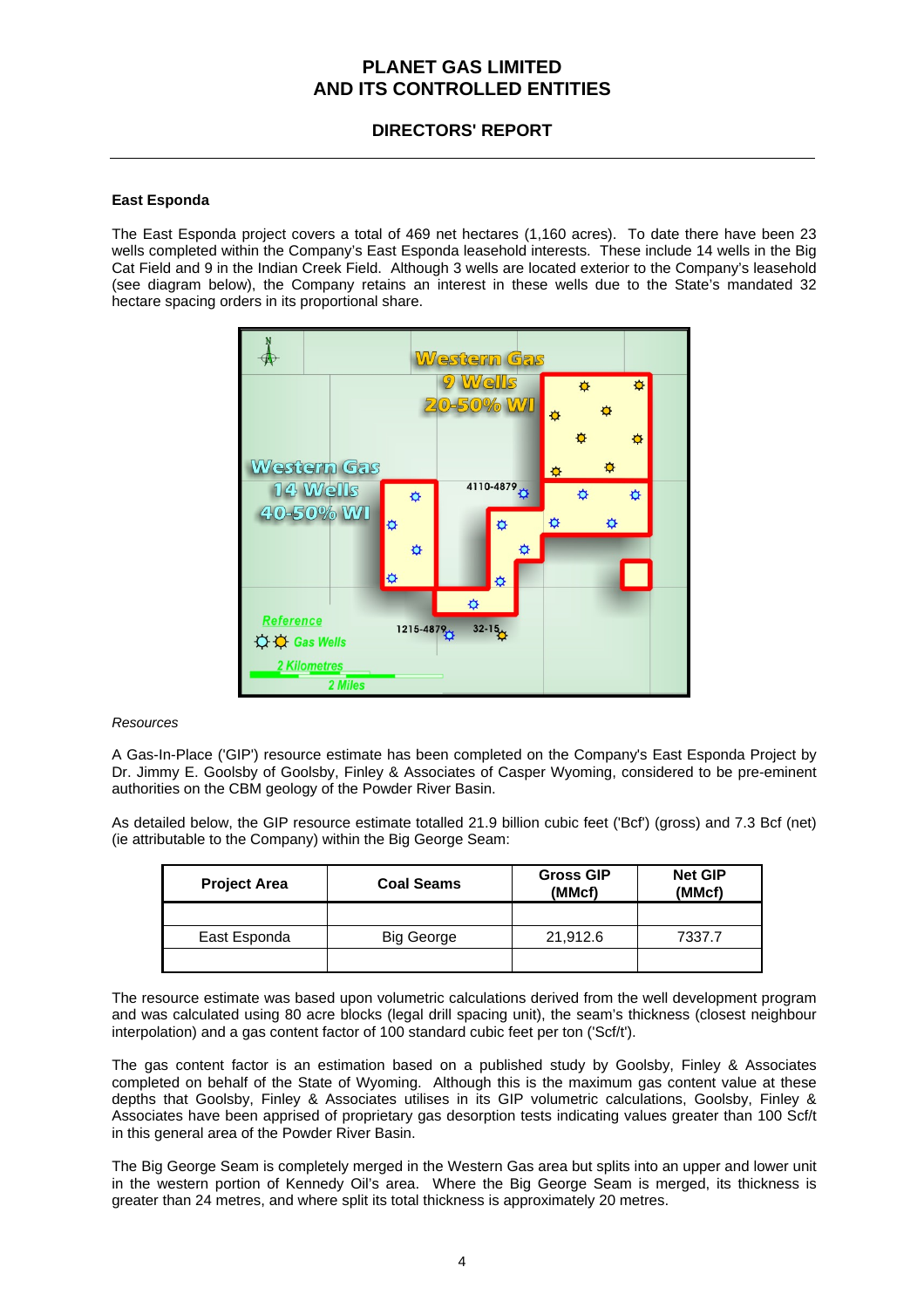## **DIRECTORS' REPORT**

### **West Esponda**

The West Esponda Project is located approximately 110 kilometres west of Gillette, Wyoming, and totals 11,586 net hectares (28,629 acres) in Townships 47 to 50 North, Ranges 79 to 81 West, Johnson County. The West Esponda Project has the capacity for more than 340 wells on the State mandated 32 hectare (80 acre) spacing.

Geological mapping based on the Company's previous West Esponda pilot program wells and stratigraphic bores in this area of the deep Powder River Basin estimates that between 20 to 45 metres of coal is present. This estimate is supported by results from the Company's stratigraphic drilling program which intersected gassy coal with cumulative intersections of up to 50 metres and an average of 35.4 metres, of which the Big George coal seam intervals were between 17 to 22 metres, thereby indicating that the Big George coal horizon can be extended 16 kilometres to the northwest with a total thickness correlative to that present in the western portions of the Company's East Esponda project.

Development of the West Esponda project has begun in the northern portion of the West Esponda project where the Company's tenements have the capacity for approximately 100 contiguous or near contiguous well locations. To date, 10 wells have been completed in a pilot production program with an additional 8 production wells in an extension program having been drilled.

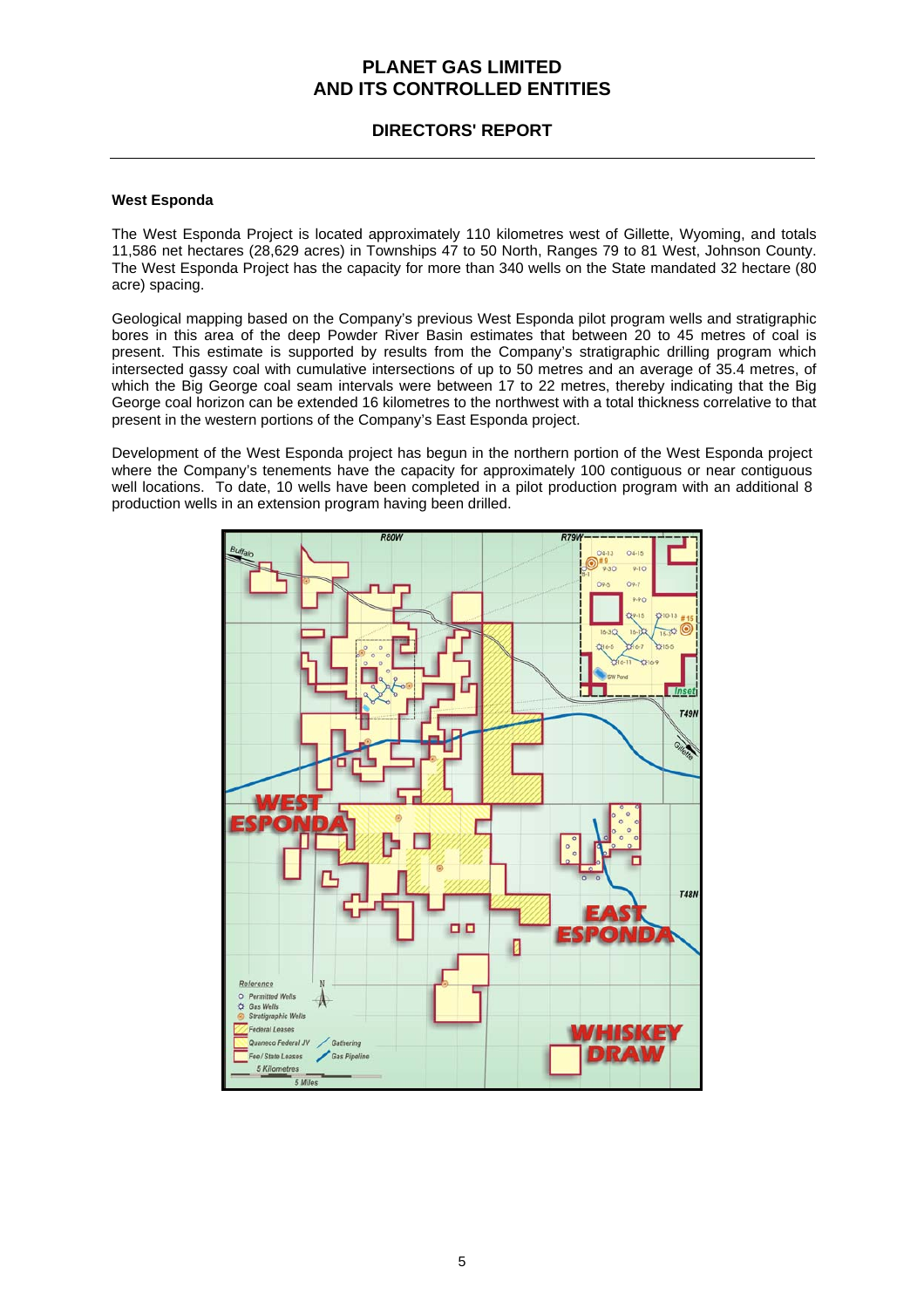## **DIRECTORS' REPORT**

#### *Gas-In-Place Resources*

A GIP resource calculation, based upon volumetric calculations for the Company's new Federal lease interests, has been estimated for 3 of the 5 regionally correlated coal seams. These coal seams are the three (upper, middle and lower) units of the Big George seam.

The Company's new Federal lease interests add 89.6 billion cubic feet ('Bcf') (gross) (72.5 Bcf net) to the Company's West Esponda project's GIP resources.

The following tabulates the West Esponda project's GIP resource estimation completed by Dr. Jimmy Goolsby of Goolsby, Finley & Associates:

| <b>New Federal Area</b><br><b>Gross GIP</b><br>(MMcf) | Previous Esponda Area<br><b>Gross GIP</b><br>(MMcf) | Total<br><b>Gross GIP</b><br>(MMcf) | Total<br><b>Net GIP</b><br>(MMcf) |
|-------------------------------------------------------|-----------------------------------------------------|-------------------------------------|-----------------------------------|
|                                                       |                                                     |                                     |                                   |
| 89.577.8                                              | 158,650.5                                           | 248.228.3                           | 173.846.1                         |
|                                                       |                                                     |                                     |                                   |

The GIP resource was calculated using 32 hectare (80 acre) blocks (legal drill spacing units), the seams' thicknesses (contour interpolation) and a gas content factor of up 100 Scf/t depending on each coal seam's depth. The gas content factor is an estimation based on a published study by Goolsby, Finley & Associates completed on behalf of the State of Wyoming.

#### *Pilot Production Program*

Located in the northern portion of the West Esponda project, a pilot production program, comprising 10 wells, has been developed and continues to dewater. The commencement of production from these wells will be assisted by the development of the 8 well extension program.

The sole focus of the pilot production program is CBM production from the Big George coal seam. Stratigraphic and pilot production program drilling has indicated that the Big George coal seam at the West Esponda Project is 17 to 22 metres thick. In addition, coals of 17 to 24 metres in total thickness overly the Big George coal seam. Whilst these are not intended to be produced from at this time, they will be 'behind pipe' so they can be readily accessed in the future. The stratigraphic program also intersected deeper coal units which will be valid targets for the future.

The pilot production program not only tests the most westerly extensions of the Big George coal seam in the Powder River Basin, but will provide invaluable site specific technical knowledge of the reservoir by its initial development, dewatering and production and will provide an evaluation of the completion methodologies.

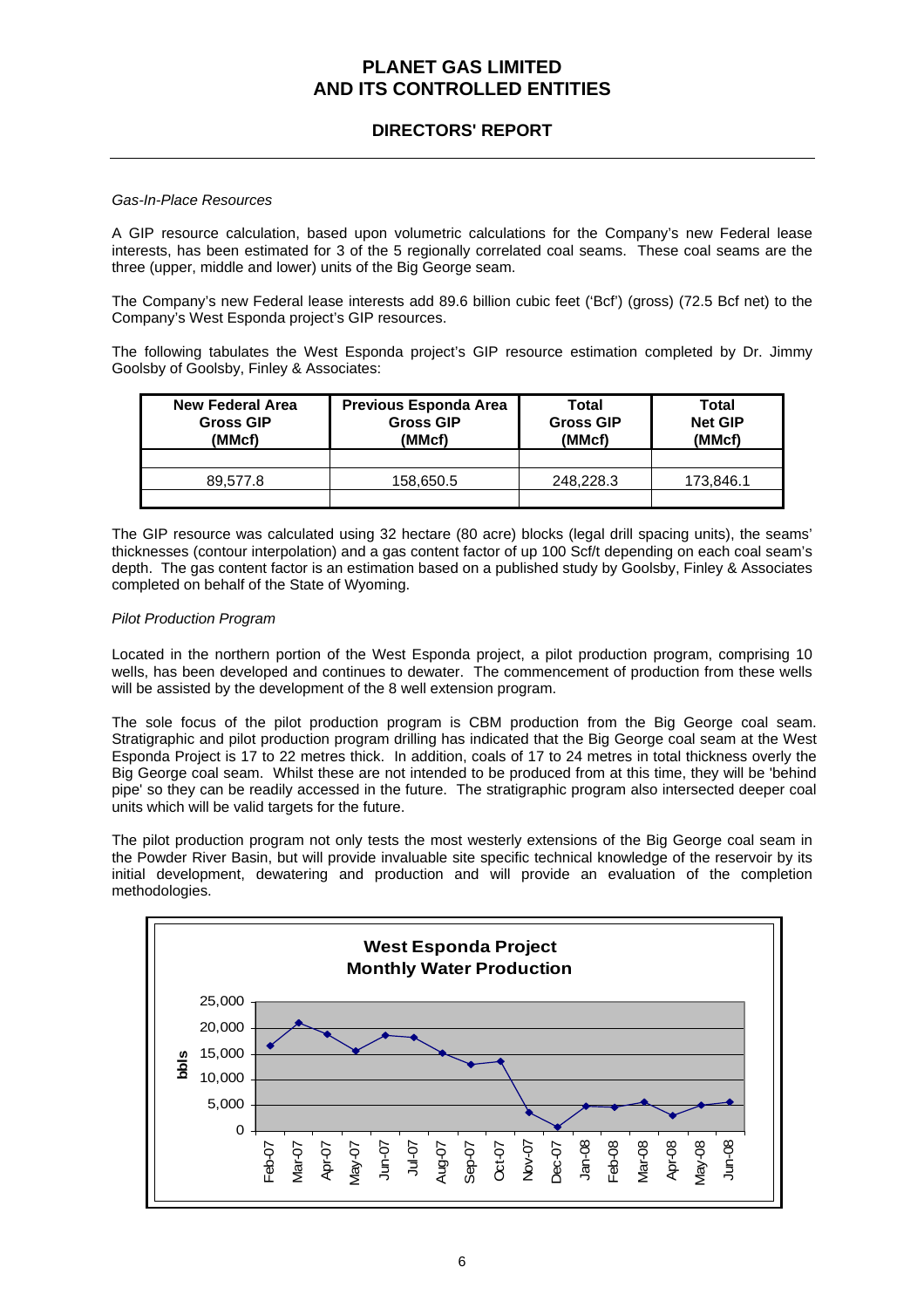## **DIRECTORS' REPORT**

### *Extension Program*

The extension program, which comprises 8 wells drilled in a staggered offsetting pattern, totals approximately 5,400 metres of drilling. This development is situated immediately northwest of the existing 10 well pilot production program at West Esponda.

All wells have been fully cased on reaching total depth. Well completions, including downhole cleanup, seam perforations, formation enhancement, pump installation, and in-field reticulation are anticipated to begin in the near future.

Wells drilled to date have recorded the following coal seam intercept results:

| <b>Well Name</b> | <b>Total Logged</b><br><b>Depth</b><br>(metres) | <b>Total</b><br>Coal Intercepts<br>(metres) | <b>Total</b><br><b>Big George Interval</b><br>(metres) |
|------------------|-------------------------------------------------|---------------------------------------------|--------------------------------------------------------|
|                  |                                                 |                                             |                                                        |
| Esponda 9-5      | 700.3                                           | 31.1                                        | 14.6                                                   |
| Esponda 9-9      | 671.5                                           | 32.9                                        | 14.9                                                   |
| Esponda 9-7      | 662.3                                           | 35.7                                        | 17.7                                                   |
| Esponda 9-1      | 662.1                                           | 31.4                                        | 13.1                                                   |
| Esponda 8-1      | 680.8                                           | 29.0                                        | 13.7                                                   |
| Esponda 9-3      | 671.8                                           | 39.6                                        | 21.0                                                   |
| Esponda 4-15     | 671.8                                           | 35.1                                        | 15.8                                                   |
| Esponda 4-13     | 662.6                                           | 33.2                                        | 16.6                                                   |
|                  |                                                 |                                             |                                                        |

### **ORIVA PROJECT**

The Oriva Project comprises two contiguous project areas, Oriva Throne which is in production and Oriva Federal which is in the permitting phase. The Oriva Project is located approximately 21 kilometres west of Gillette, Wyoming, and totals 505 net hectares (1,248 acres) in Sections 8, 9 and 10, Township 50 North, Range 74 West, Campbell County.

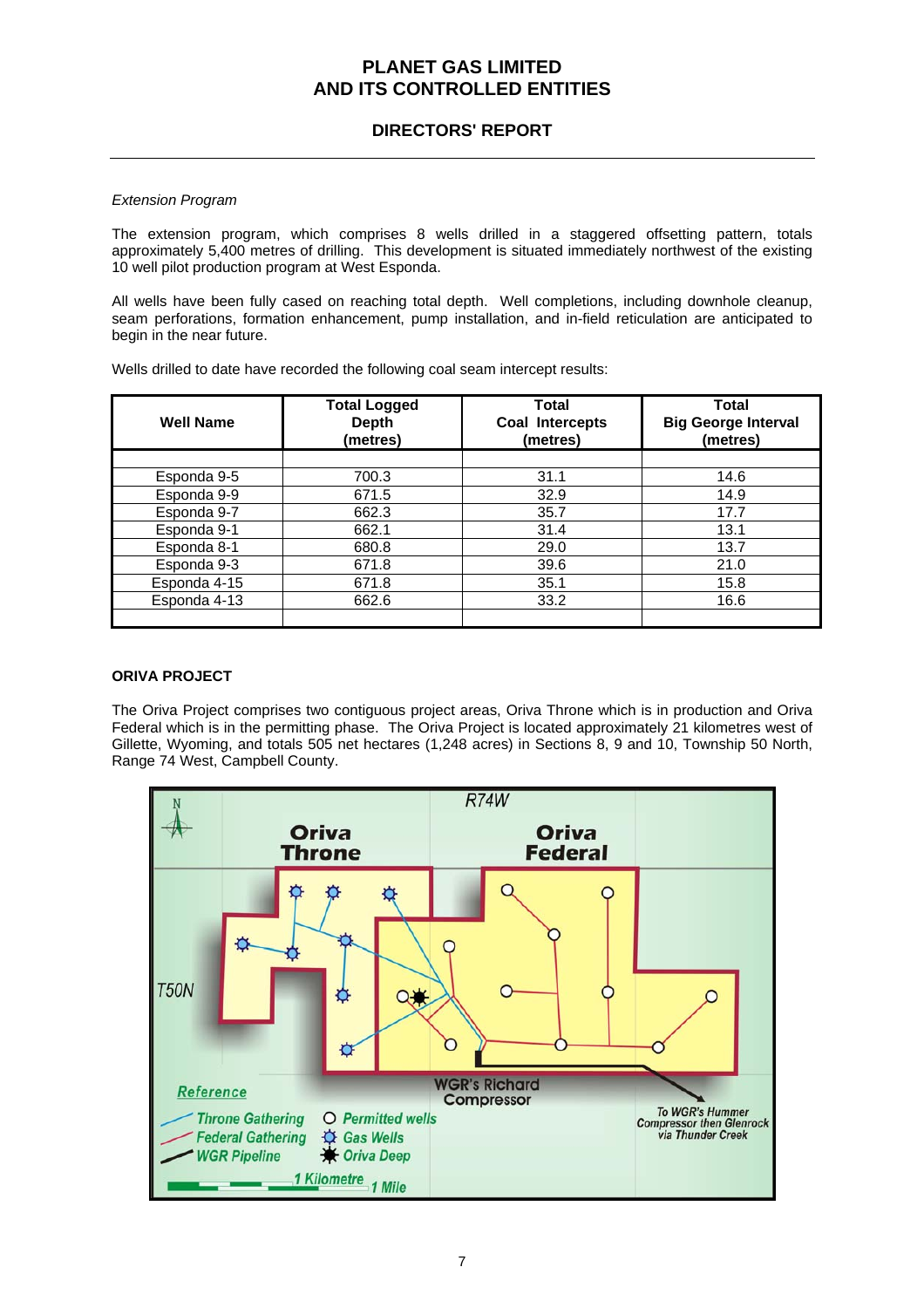## **DIRECTORS' REPORT**

The Oriva Project contains nearly all productive coals in the Powder River Basin: Felix, Smith, and Anderson seams (depths 60 to 300 metres), Canyon/Cook and Wall seams (depths 300 to 500 metres). In addition to these primary coal bed targets, there are two deeper seams, Moyer & Danner at depths of approximately 750 metres.

The proximity of Oriva Throne to Oriva Federal is of strategic importance, not only for the addition of reserves but to the overall project development with access to existing infrastructure and operations.

In addition to the CBM potential of the Oriva Project, a conventional oil and gas prospect in the Lower Cretaceous Muddy Formation may be developed.

The proximity of Oriva Throne to Oriva Federal is of strategic importance, not only for the addition of reserves but to the overall project development with access to existing infrastructure and operations.

### **Oriva Throne**

The Company holds a 75.975% Working Interest (60.75% NRI) in the Oriva Throne tenements which total 146 net hectares (361 acres). Oriva Throne is operated by Emerald Operating Company and Rocky Mountain Exploration, Inc. ('EOCRMEI') of Denver, Colorado which holds the remaining 24.025% Working Interest (19.25% NRI). The entire leasehold interest is subject to a 20% land/mineral owner royalty.

Production during the half year at Oriva Throne was from the 5 state mandated 32 hectare (80 acre) spacing CBM pad sites each of which have been developed with 3 wells, producing CBM from the Felix, Smith, Anderson and Wall Coal seams plus 3 'exception location' Wall seam wells.

CBM production for the half year was as follows:

| <b>Coal Seam</b> | <b>CBM Production</b><br>(Mcf) | <b>Net Revenue Interest</b><br>(Mcf) |
|------------------|--------------------------------|--------------------------------------|
|                  |                                |                                      |
| Anderson         | 41,954                         | 25,487                               |
| Felix            | 3,808                          | 2,314                                |
| Wall             | 4.543                          | 2,760                                |
|                  |                                |                                      |
| Total            | 50,305                         | 30,560                               |



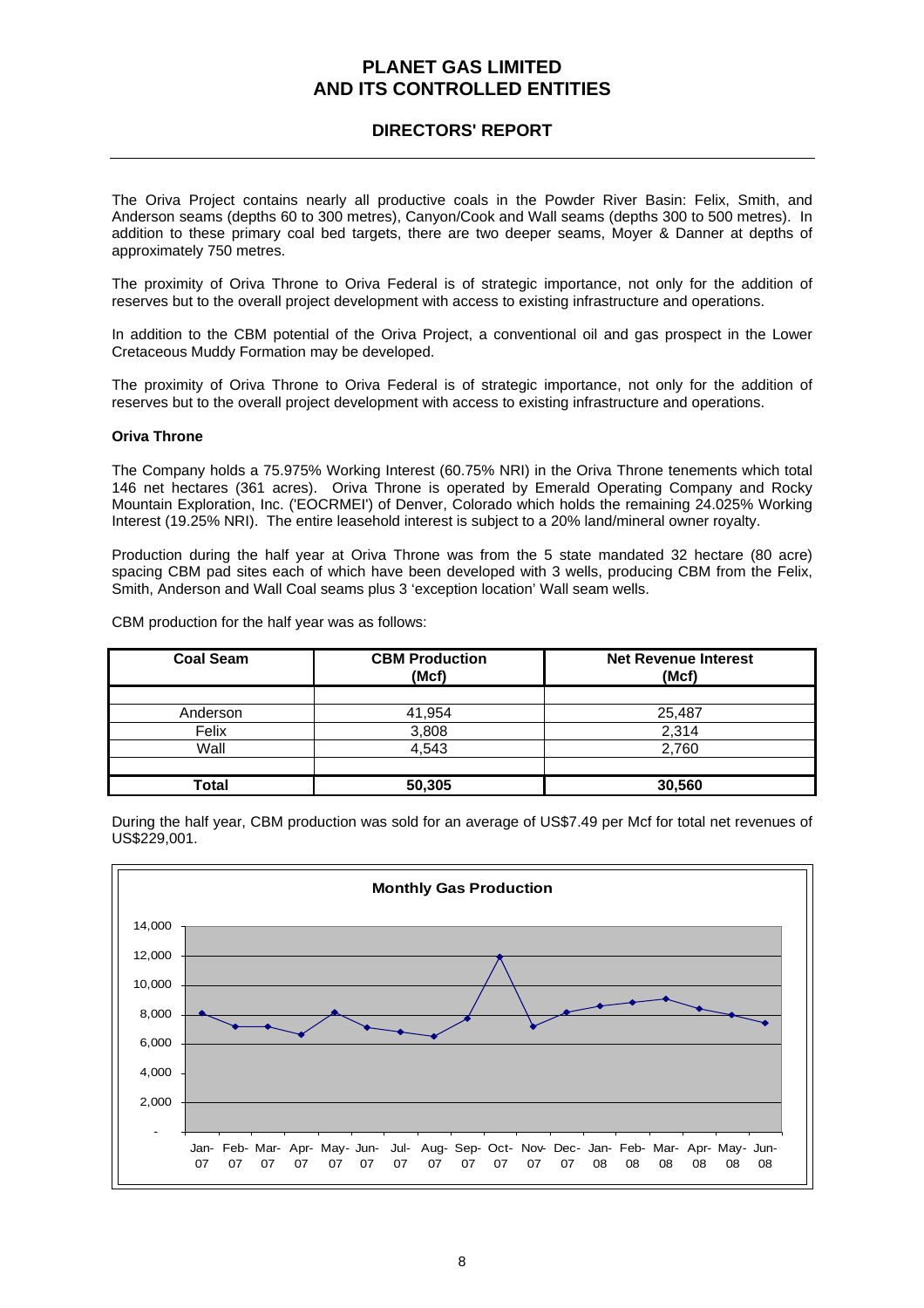## **DIRECTORS' REPORT**



The chart below shows that the price per Mcf being received has showed significant improvement following the clearing of pipeline capacity constraints in September 2007.

### **Oriva Federal**

The Company held a 100% Working Interest (85.5% NRI) in the Oriva Federal tenements which total 359 net hectares (887 acres). The entire leasehold interest is subject to a 12.5% mineral owner royalty and a 2% overriding royalty. On the basis of the State mandated 32 hectare (80 acre) well spacing, the Oriva Federal tenements have the capacity for 11 pad sites.

During the half year ended 30 June 2008, the Company entered into an agreement with EOCRMEI, the operators of the Company's Oriva Throne project, which will facilitate and expedite the development of the Oriva Federal project. Under the agreement EOCRMEI agrees to drill or cause the drilling of a test well in search of oil and gas on the Oriva Federal project. EOCRMEI will have the exclusive right to drill further wells. EOCRMEI will fund 100% of all drilling and well completion costs.

Costs and revenues will be shared as follows:

Before the wells pay out all the drilling, completion and producing costs

| Working Interests: | 100% EOCRMEI                                                                     |
|--------------------|----------------------------------------------------------------------------------|
| Revenue Interests: | 81% EOCRMEI<br>4.5% Planet Gas<br>12.5% Federal Royalty<br>2% Overriding Royalty |

After the wells pay out all the drilling, completion and producing costs

| <b>Working Interests:</b> | 75% EOCRMEI<br>25% Planet Gas                                                           |
|---------------------------|-----------------------------------------------------------------------------------------|
| Revenue Interests:        | 61.875% EOCRMEI<br>23.625% Planet Gas<br>12.5% Federal Royalty<br>2% Overriding Royalty |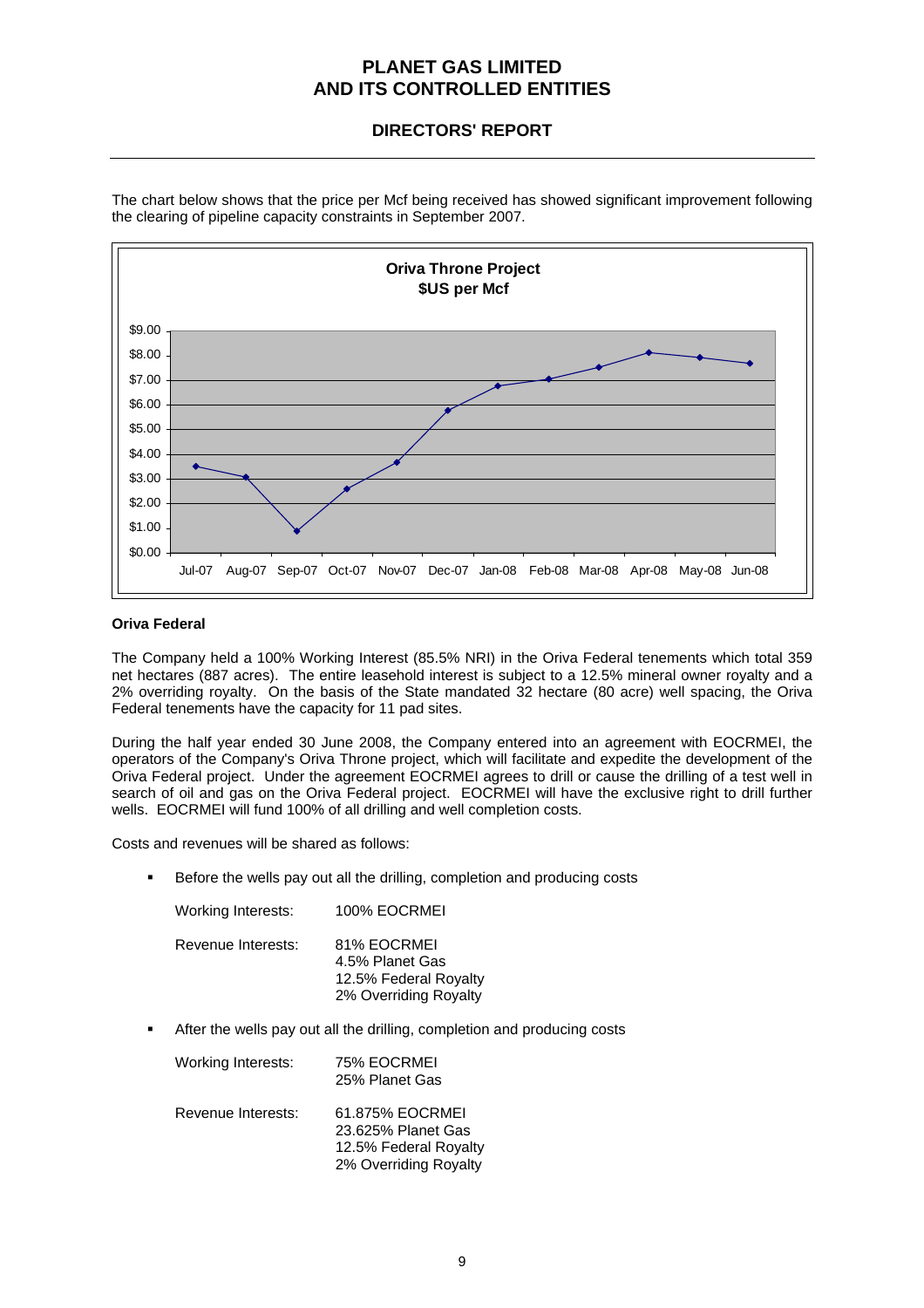## **DIRECTORS' REPORT**

### *CBM Development*

The fully permitted Oriva Federal project will develop 11 pad sites on the State mandated 32 hectare well spacing with three CBM production wells on each pad. Overall project development will involve the drilling of 33 wells totalling approximately 13,400 metres (44,000 feet), in-field piping for gas and water gathering of 20,000 metres (66,000 feet), underground electrification for its pumping requirements and construction of multiple water retention reservoirs and pits. The Company's Water Management Plan provides for standard CBM style reservoirs either along or in ephemeral channels with the project designed to fully contain its water output of nearly 25,000 barrels of water per day in constructed earthen pits, called Off-Channel Containment Pits. In addition, two contracts for in-field gas compression and gas transportation to markets are in place.

#### *Conventional Oil and Gas Development*

Under the terms of the Conventional Oil and Gas Farmout Agreement, Carpenter & Sons and North Finn ('C&S-NF') of Casper Wyoming, as Operator, will earn an 81% Net Revenue Interest to conventional oil and gas (not CBM which is retained by the Company as described above) production in one half of the Oriva Federal leasehold by drilling this test well. The completion of a second well will earn-in C&S-NF to the remaining leasehold interest.

The Company retains a 19% Net Revenue Interest which will cover all royalties (totalling 14.5%) and will retain a 4.5% Net Revenue Interest to conventional oil and gas production from the Oriva Federal leasehold. Further, for future wells, the Company has the option to convert its 4.5% Net Revenue Interest to a participating 20% Working Interest.

Late in 2006, the Oriva Deep Federal No 9-8A conventional oil and gas well on the Company's Oriva Federal property was completed to a depth of 2,949 metres (9,676 feet). The well has been cased to 2,944 metres (9,660 feet) in the Cretaceous Muddy Formation, the primary target, as a potential natural gas and condensate or oil producer.

In addition to the primary Cretaceous Muddy Formation target, gassy Cretaceous aged fractured shales situated above the primary target were intercepted and will continue to be evaluated for potential oil and gas production. The Muddy pay zone found in Well No.9-8A is similar to that found in the nearby Amos Draw field, located 3 miles northwest, which has a cumulative production of 2.7 MMBO (million barrels of oil) and 67 Bcf of gas since its discovery in 1982. The Kingsbury Creek field has also produced commercial oil and gas since its discovery in 1968; it is located 1 mile southeast, and has produced 627,000 barrels of oil and 11 Bcf of gas.

The Company's 4.5% NRI share of production for the half year was sold for total net revenues of US\$3,234.

In addition to Oriva Deep Federal well No 9-8A, on the basis of 65 hectare (160 acre) spacings, there are an additional 5 Muddy well locations which are able to be developed on the Oriva Federal project.

### **SKULL CREEK PROJECT, CHEROKEE BASIN, KANSAS, USA**

The Cherokee Basin contains nearly two dozen Pennsylvanian aged coals with thickness ranging up to 9 metres but more typically up to 4 metres with gas contents ranging from 150 to 375 Scf/t. The cyclic nature of the deposits makes it possible to intersect multiple coal seams in a single well. The principal CBM target coal seams occur in the Cabaniss and Krebs Formations of the Cherokee Group at depths of approximately 600 metres. The Cherokee Group coals are Pennsylvanian in age and typically of high-volatile A and B bituminous rank.

The Skull Creek project is located in the western portion of the Cherokee Basin of southeast Kansas. The tenement occupies 11,573 net hectares (28,598 acres) in Cowley, Elk and Chautauqua Counties.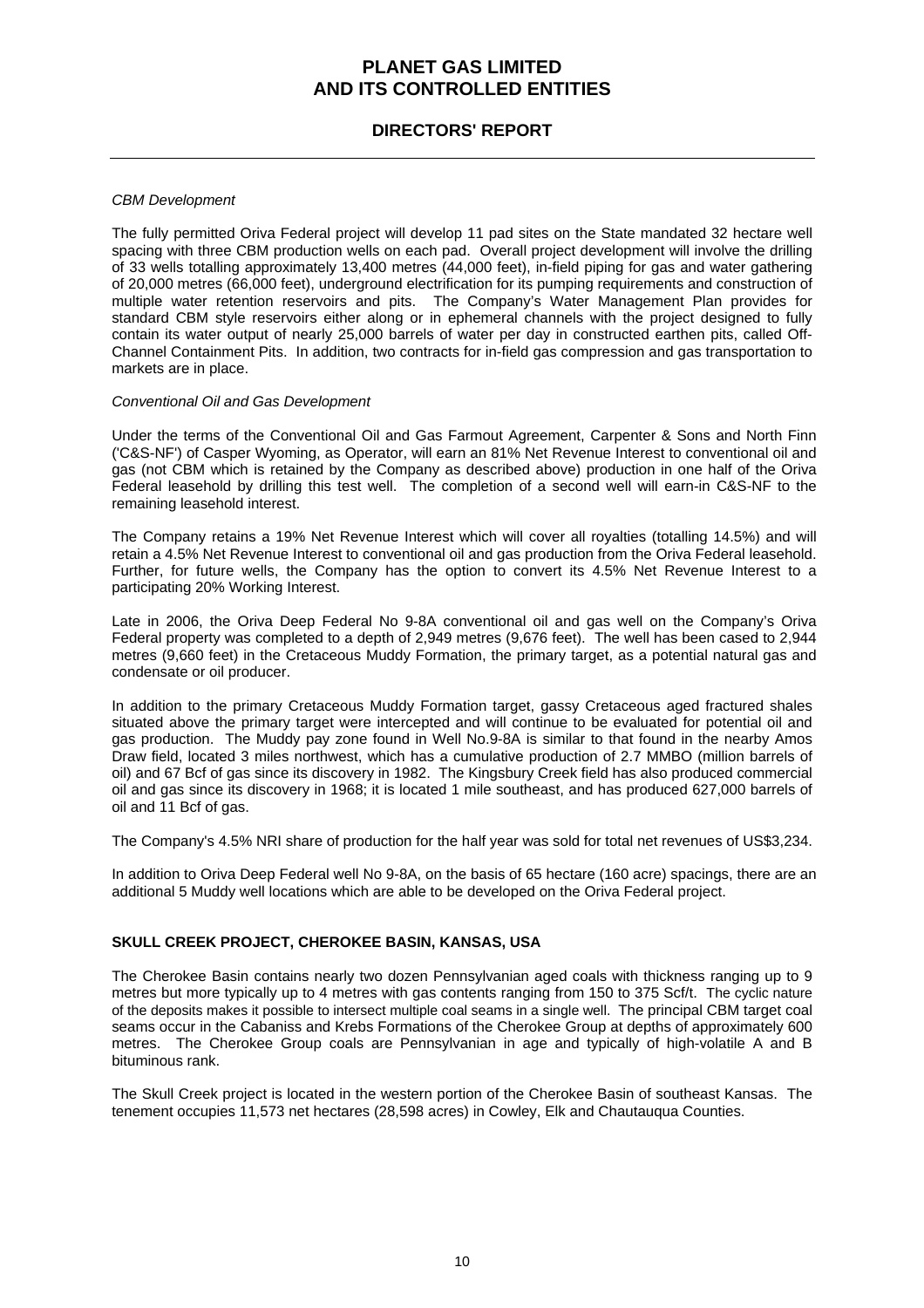## **DIRECTORS' REPORT**

The Company has a 50% working interest in the Skull Creek project. No field work was undertaken on the Skull Creek project during the half year ended 30 June 2008 due to a dispute with the Company's joint venture partner. The Company has reviewed the results of work undertaken and the existing data and has not been able to substantiate further expenditure on the project. Subsequent to balance date, the Company has offered its interest in the project to the joint venture partner and has determined to undertake no further work on the project.

### **AUSTRALIAN OPERATIONS**

Following successful completion of ASX listing by Greenpower Energy Limited ('Greenpower') in March 2008 sale of the Company's Australian CBM assets was completed. The Company retains an interest in the future success of the projects through its holding of 12,500,000 shares (19.71% interest) in Greenpower.

### **OTHER**

### **Callabonna Uranium Limited IPO**

As announced on 1 June 2007 the Company has entered into a binding Heads of Agreement with Touchstone Management Pty Ltd ('Touchstone') to form the basis of Callabonna Uranium Limited which is proposed to be listed for quotation by the ASX.

Callabonna's operating activities will be focused on uranium exploration, initially in South Australia and the Northern Territory. In summary, Callabonna has rights to exploration licences with uranium potential totalling approximately 8,835 square kilometres in South Australia and the Northern Territory ('Project Area').

Callabonna's commercial intent and principle business will be the exploration and exploitation of the uranium potential of the Project Area.

Under the proposed IPO, 40.0 million shares will be offered at \$0.20 per share to raise \$8.0 million with a minimum of \$6.0 million and oversubscriptions up to \$10.0 million will be considered.

Callabonna has raised \$600,000 in seed capital at \$0.10 per share to fund an extensive airborne electromagnetic survey to map channels and structure at the Curnamona project located in the Frome Embayment in South Australia.

In addition, vendor consideration has been renegotiated with Touchstone Management Pty Limited ('Touchstone') such that on the basis of an \$8.0 million capital raising under the IPO and the conversion of the SK Energy convertible notes to 5.0 million fully paid ordinary shares relevant parties will hold the following interests in Callabonna:

| <b>Shareholder Group</b>       | <b>Shares</b> | %     |  |
|--------------------------------|---------------|-------|--|
|                                |               |       |  |
| Public subscription            | 40,000,000    | 41.7  |  |
| Touchstone shareholding        | 24,750,000    | 25.8  |  |
| <b>Planet Gas shareholding</b> | 19,200,000    | 20.0  |  |
| Other existing shareholders    | 12,050,005    | 12.5  |  |
|                                |               |       |  |
| Total                          | 96,000,005    | 100.0 |  |

Planet Gas Limited shareholders will be offered an entitlement to participate in the Callabonna IPO and the Company will hold a substantial investment in Callabonna.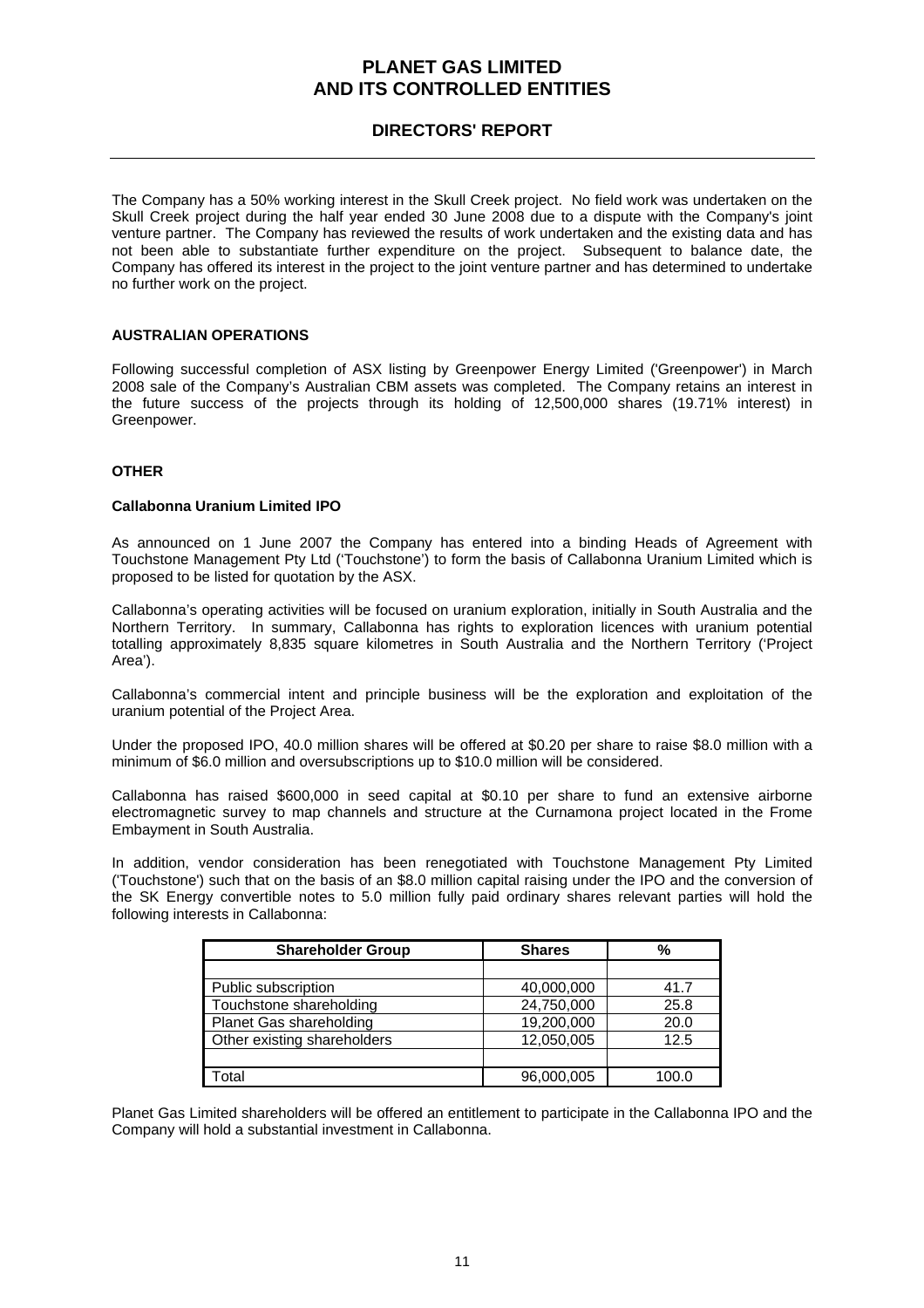## **DIRECTORS' REPORT**

| Tenement | Location                  | Area<br>(Km <sup>2</sup> ) |
|----------|---------------------------|----------------------------|
|          |                           |                            |
| EL274/06 | South Australia           | 131.0                      |
| EL275/06 | South Australia           | 777.0                      |
| EL276/06 | South Australia           | 908.0                      |
| EL277/06 | South Australia           | 528.0                      |
| EL677/06 | South Australia           | 125.0                      |
| EL679/06 | South Australia           | 901.0                      |
| EL25956  | <b>Northern Territory</b> | 957.7                      |
| EL25957  | <b>Northern Territory</b> | 1.624.0                    |
| EL25958  | <b>Northern Territory</b> | 1,546.0                    |
| EL26006  | <b>Northern Territory</b> | 797.3                      |
| EL26012  | Northern Territory        | 376.6                      |
| EL26040  | <b>Northern Territory</b> | 163.3                      |
|          |                           |                            |
| Total    |                           | 8,834.9                    |

Callabonna Uranium has certain rights to the following uranium exploration licences in South Australia and the Northern Territory.

All of these areas are considered to be prospective for uranium and will form the basis for Callabonna's exploration activities and IPO.

An aerial electro-magnetic survey has been commenced over Callabonna's South Australian Exploration Licences to locate palaeo-channels which could potentially host sedimentary style uranium deposits.

During the half year Callabonna was granted via its 100% owned subsidiary Callabonna Energy Pty Limited six Geothermal Exploration Licences (GELs 296, 304, 305, 306 and 307) in South Australia, in the northeastern Curnamona Craton. Potential exists for Callabonna to discover thermal conditions required for geothermal energy production in this area based on its interpretation of the geology of the GELs and the heat flow parameters already established in the region.

Geothermal energy may be extracted from hot rocks at depth by engineering the movement of water through the hot rocks, heating the water, bringing the water to surface, extracting the heat, and thereby driving a turbine to produce electricity. Once established, such a system may produce geothermally generated power for decades.

| Tenement      | Location        | Area<br>(Km <sup>2</sup> ) |
|---------------|-----------------|----------------------------|
|               |                 |                            |
| <b>GEL296</b> | South Australia | 497.0                      |
| GEL304        | South Australia | 497.0                      |
| GEL305        | South Australia | 473.0                      |
| GEL306        | South Australia | 428.0                      |
| <b>GEL307</b> | South Australia | 481.0                      |
|               |                 |                            |
| Total         |                 | 2,376.0                    |

Callabonna's initial focus is to explore the Curnamona project located in the Frome Embayment in South Australia. The first stage is underway with an extensive airborne electromagnetic survey being undertaken by to map channels and structure throughout the region with infill in the areas where channels or structure are indicated from previous work. Based on the results from this airborne survey and interpretation of existing data, Callabonna expects to target favourable structural belts and channels for follow up drilling.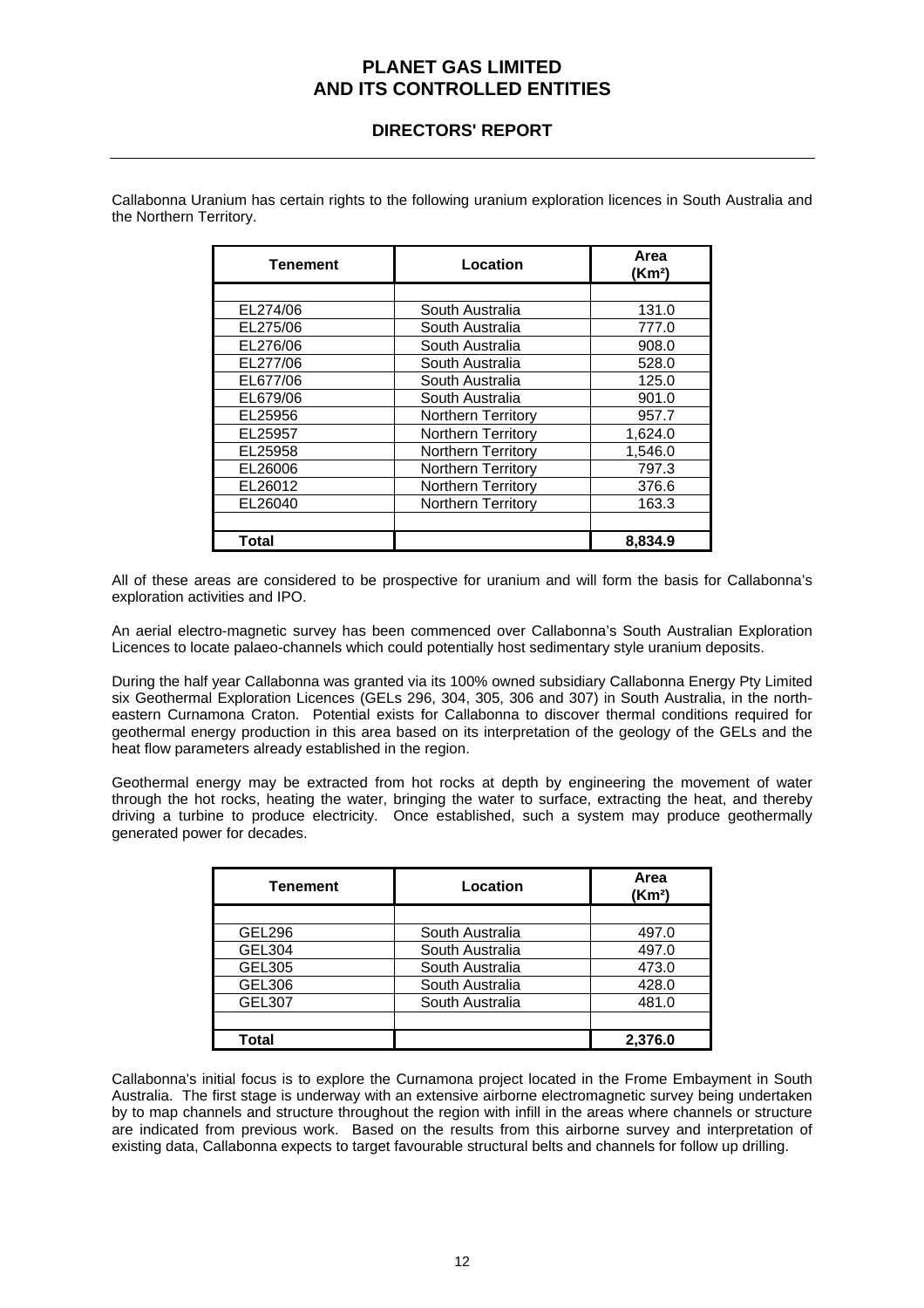## **DIRECTORS' REPORT**

During the half year Callabonna secured the support of SK Energy Co. Ltd ('SK Energy') for the IPO. Founded in 1962 as Korea's first oil refiner SK Energy, a subsidiary of SK Holdings, is Korea's largest, and Asia's fourth largest, refiner and is one of the world's leading energy and petrochemical companies with 5,084 employees, US\$23.65 billion in sales and 26 offices spanning the globe. SK Energy is one of the most significant enterprises in the Asia Pacific energy marketplace.

Callabonna and SK Energy have entered into a Memorandum of Understanding for SK Australia Pty Limited ('SK Australia'), a subsidiary of SK Energy, to subscribe for convertible notes with a face value totalling \$500,000 ('Notes') before the Callabonna IPO. The Notes will:

- convert to 5.0 million fully paid ordinary Callabonna shares if:
	- i. the Callabonna IPO raises a minimum of \$6.0 million by 31 December 2008; and
	- ii. SK Australia subscribes for 10.0 million Callabonna shares under the IPO.

Or

• be redeemed in full if the Callabonna IPO does not raise a minimum of \$6.0 million by 31 December 2008 or if Callabonna is subject to an insolvency event.

Or

• be redeemed for a total of \$5 if SK Australia does not subscribe for 10.0 million Callabonna shares under the IPO.

In addition, Callabonna will grant SK Energy the right (but not the obligation) to purchase at least 20% of uranium production from mines operated by Callabonna or its subsidiaries at the market price (subject to maintaining a minimum shareholding of 15.0 million shares in Callabonna and any Australian law requirements regarding the export of uranium) and will appoint SK Energy as its exclusive marketing representative for customers and end users located in the Republic of Korea.

Independent expert reports have been completed in anticipation of lodgement of the prospectus with ASIC in the near future.

### **Appointment of Dr. Richard Haren as General Manager**

Dr. Richard Haren has been appointed as General Manager to assist the Board of Directors with the Company's exploration and production activities and the assessment of acquisition opportunities.

Dr. Haren graduated from the University of New South Wales with First Class Honours and was awarded the University Medal in Physics. He has a PhD in Exploration Geophysics and is a corporate member of the Australasian Institute of Mining and Metallurgy, the Society of Exploration Geophysicists and the Australian Society of Exploration Geophysicists.

He has over twenty years of project management experience involving numerous industries including minerals exploration and mining finance and a variety of public and private companies in Australia, Asia, Africa, the C.I.S, North and South America.

### **Responsibility Statement**

The information in this report that relates to exploration results is based on information compiled by Dr. Richard Haren who is a Member of The Australasian Institute of Mining and Metallurgy and who has sufficient experience which is relevant to the style of mineralisation and type of deposit under consideration and to the activity undertaken to qualify as a Competent Person as defined in the 2004 Edition of the Australasian Code for Reporting of Exploration Results, Mineral Resources and Ore Reserves. Dr. Richard Haren is self employed and has consented to the inclusion in this report of the matters based on his information in the form and context in which it appears.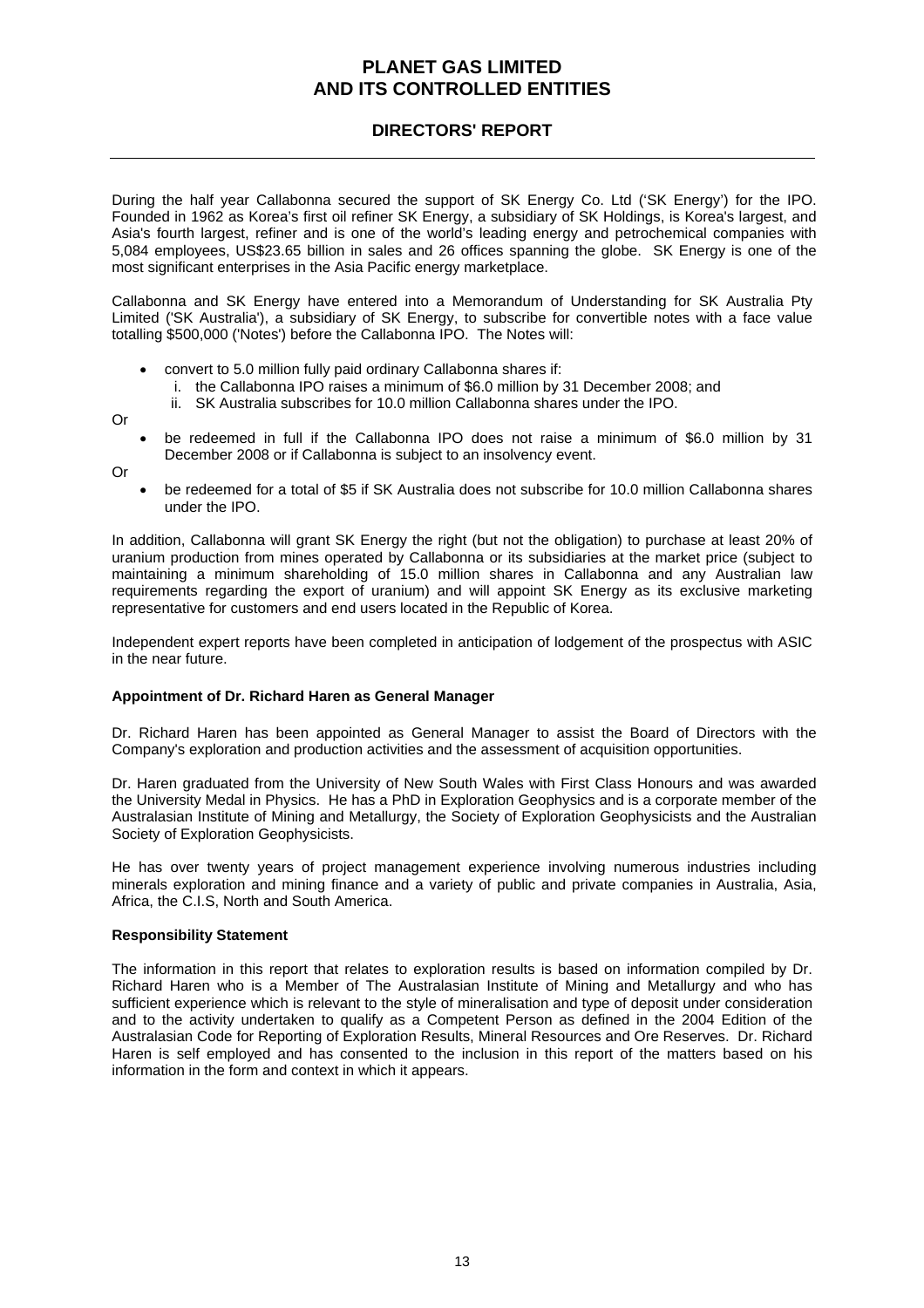## **DIRECTORS' REPORT**

### **Lead Auditor's Independence Declaration**

The lead auditor's independence declaration is set out on page 15 and forms part of the Directors' Report for the half year ended 30 June 2008.

Signed at Sydney this 5th day of September 2008 in accordance with a resolution of the Board of Directors:

**Director Director** 

**Norman A. Seckold Community Community Peter J. Nightingale**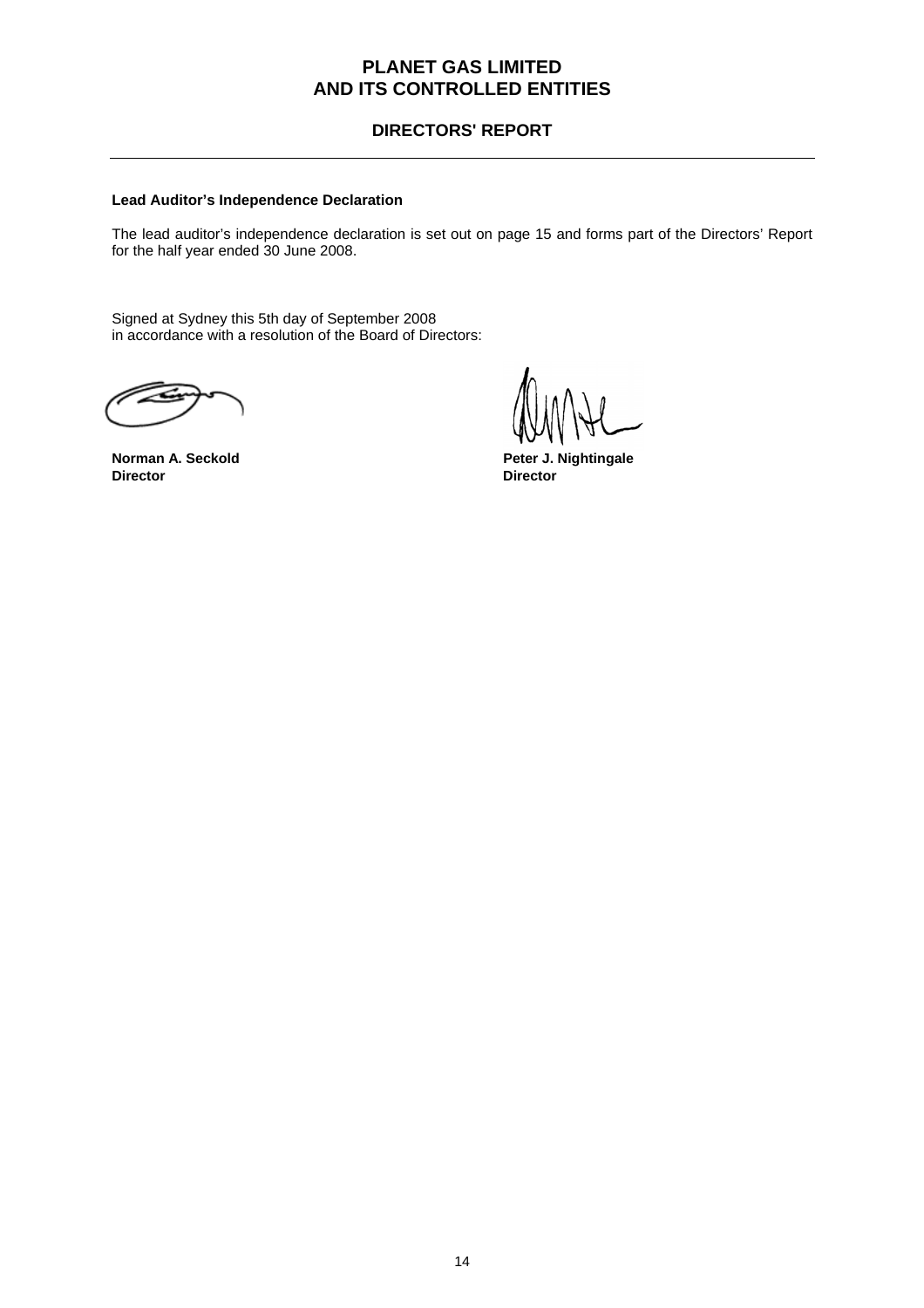

#### **LEAD AUDITOR'S INDEPENDENCE DECLARATION UNDER SECTION 307C OF THE CORPORATIONS ACT 2001**

To the Directors of Planet Gas Limited:

I declare that, to the best of my knowledge and belief, in relation to the review for the six month period ended 30 June 2008, there have been:

- (i) no contraventions of the auditor independence requirements as set out in the Corporations Act 2001 in relation to the review; and
- (ii) no contraventions of any applicable code of professional conduct in relation to the review.

**KPMG** 

**S.J. Board Partner** 

5 September 2008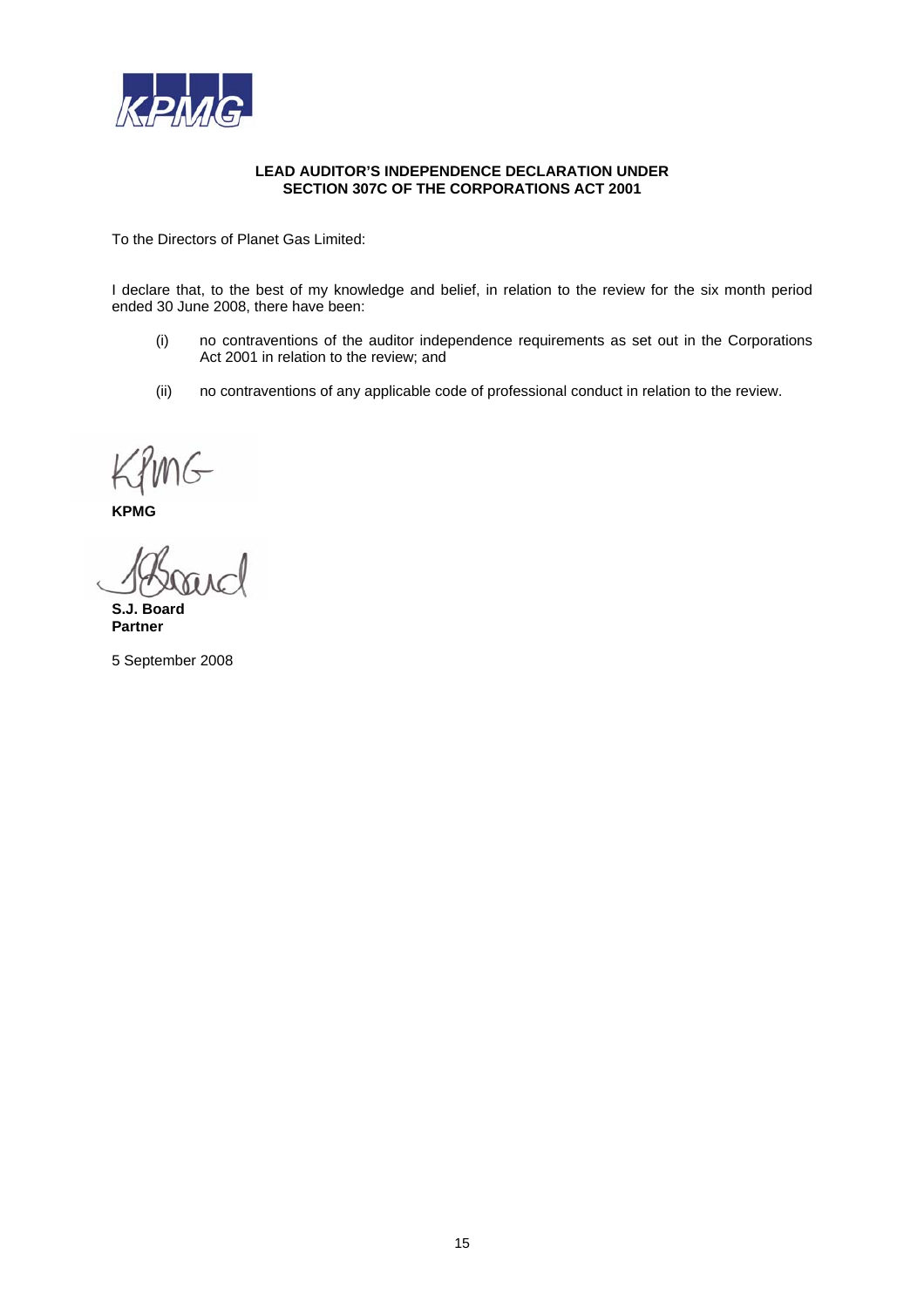## **CONSOLIDATED INTERIM INCOME STATEMENT FOR THE HALF YEAR ENDED 30 JUNE 2008**

|                                                                                                                                                                                                                                                                                                                                         |              |                                                                                                                           | <b>Consolidated</b>                                                       |  |
|-----------------------------------------------------------------------------------------------------------------------------------------------------------------------------------------------------------------------------------------------------------------------------------------------------------------------------------------|--------------|---------------------------------------------------------------------------------------------------------------------------|---------------------------------------------------------------------------|--|
|                                                                                                                                                                                                                                                                                                                                         | <b>Notes</b> | <b>Six Months</b><br><b>Ended</b><br>30 June 2008<br>\$                                                                   | <b>Six Months</b><br><b>Ended</b><br>30 June 2007<br>\$                   |  |
| Revenue from sale of coal bed methane<br>Revenue from the sale of oil and gas<br>Production and transport costs<br>Administration and consultants' expenses<br>Depreciation expense<br>Amortisation expense<br>Travel expense<br>Impairment loss<br>Write-off of exploration and evaluation expenditure<br>Share of profit in associate | 7<br>6       | 251,854<br>4,929<br>(239, 464)<br>(272, 759)<br>(1,935)<br>(92, 771)<br>(38, 945)<br>(625,000)<br>(2, 219, 453)<br>47,700 | 152,728<br>(364, 199)<br>(412, 845)<br>(3, 156)<br>(74, 784)<br>(35, 206) |  |
| Other expenses<br><b>Results from operating activities</b>                                                                                                                                                                                                                                                                              |              | (39, 899)<br>(3,225,743)                                                                                                  | (41, 452)<br>(778, 914)                                                   |  |
| Financial income<br>Financial expenses                                                                                                                                                                                                                                                                                                  |              | 1,225<br>(55, 586)                                                                                                        | 28,790<br>(116, 404)                                                      |  |
| <b>Net financing expenses</b>                                                                                                                                                                                                                                                                                                           |              | (54, 361)                                                                                                                 | (87, 614)                                                                 |  |
| Loss before income tax                                                                                                                                                                                                                                                                                                                  |              | (3, 280, 104)                                                                                                             | (866, 528)                                                                |  |
| Income tax expense relating to ordinary activities                                                                                                                                                                                                                                                                                      |              |                                                                                                                           |                                                                           |  |
| Loss for the period                                                                                                                                                                                                                                                                                                                     |              | (3,280,104)                                                                                                               | (866, 528)                                                                |  |
| Basic loss per share                                                                                                                                                                                                                                                                                                                    | 5            | $(1.62)$ cents                                                                                                            | $(0.46)$ cents                                                            |  |
| Diluted loss per share                                                                                                                                                                                                                                                                                                                  | 5            | $(1.62)$ cents                                                                                                            | $(0.46)$ cents                                                            |  |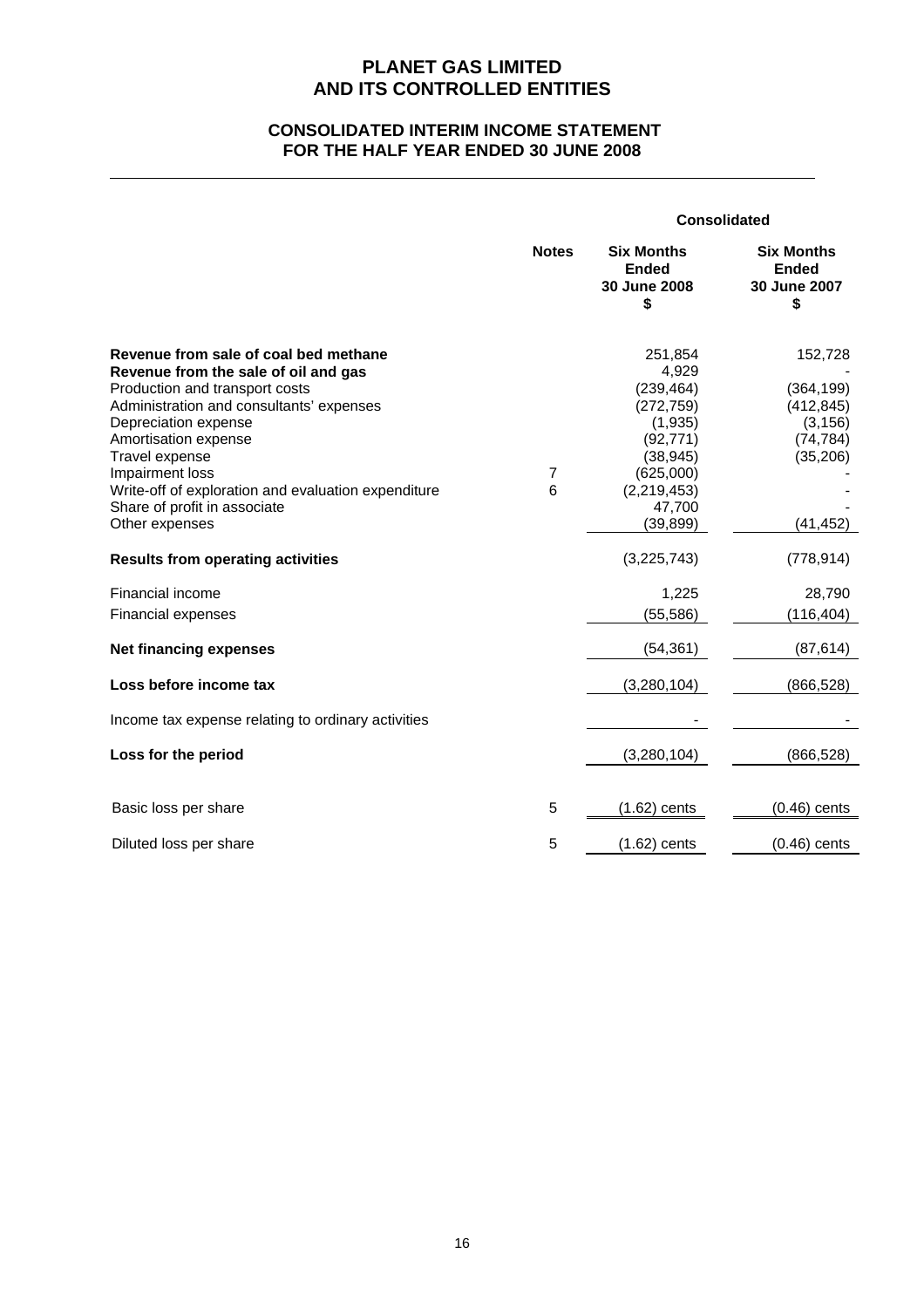## **CONSOLIDATED INTERIM STATEMENT OF RECOGNISED INCOME AND EXPENSE FOR THE HALF YEAR ENDED 30 JUNE 2008**

|                                                                                                  | <b>Consolidated</b>                                     |                                                         |
|--------------------------------------------------------------------------------------------------|---------------------------------------------------------|---------------------------------------------------------|
|                                                                                                  | <b>Six Months</b><br><b>Ended</b><br>30 June 2008<br>\$ | <b>Six Months</b><br><b>Ended</b><br>30 June 2007<br>\$ |
| Net change in fair value of available-for-sale financial assets                                  | (625,000)                                               |                                                         |
| Net change in fair value of available-for-sale financial assets<br>transferred to profit or loss | 625,000                                                 |                                                         |
| Foreign exchange translation differences                                                         | (1,469,531)                                             | (1,230,317)                                             |
| Net income recognised directly in equity                                                         | (1,469,531)                                             | (1,230,317)                                             |
| Loss for the period                                                                              | (3,280,104)                                             | (866, 528)                                              |
| Total recognised income and expense for the period                                               | (4,749,635)                                             | (2,096,845)                                             |

Other movements in equity arising from transactions with owners as owners are set out in note 11.

.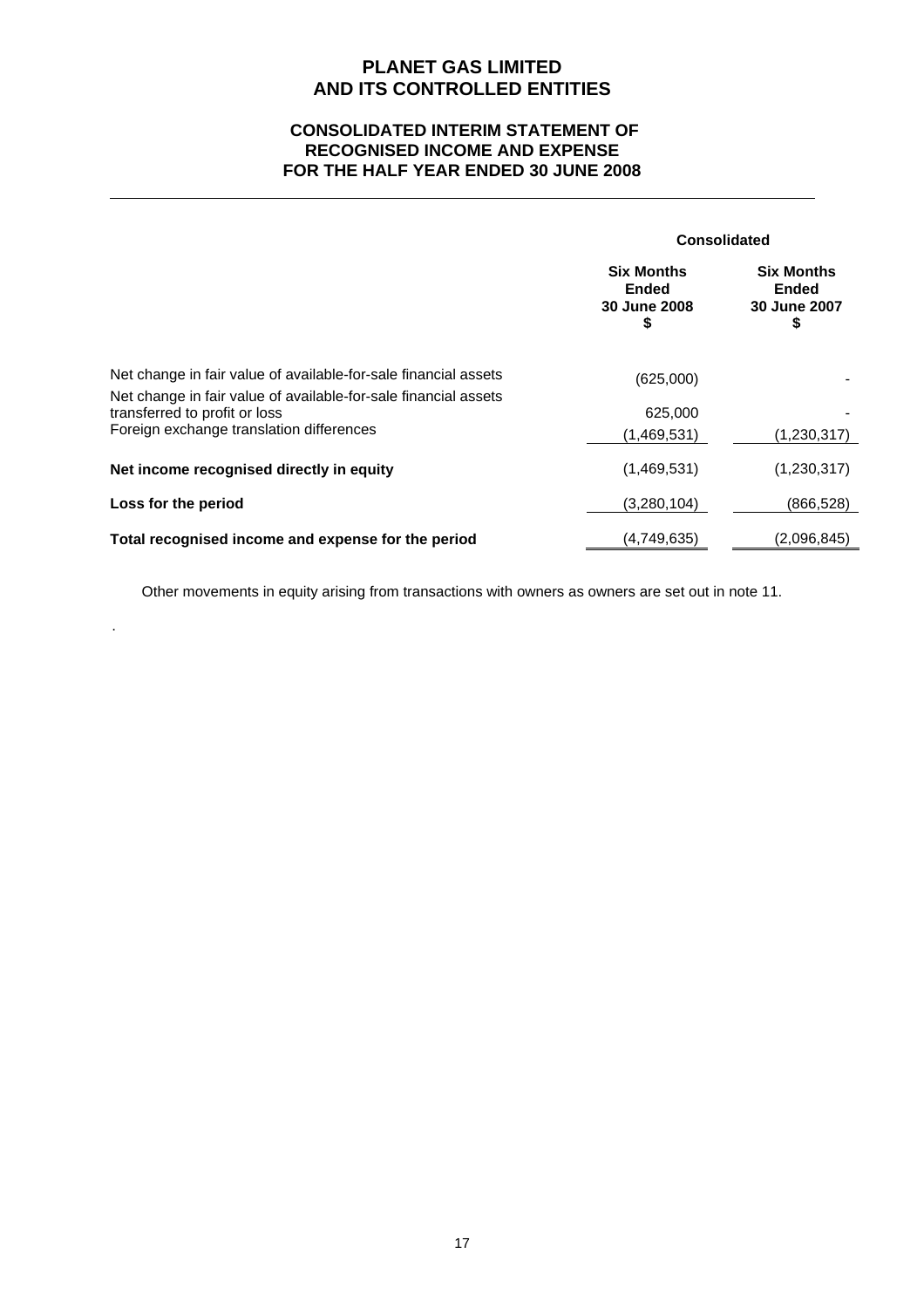## **CONSOLIDATED INTERIM BALANCE SHEET AS AT 30 JUNE 2008**

|                                                                                                                                                                          | <b>Consolidated</b> |                                                      |                                                      |
|--------------------------------------------------------------------------------------------------------------------------------------------------------------------------|---------------------|------------------------------------------------------|------------------------------------------------------|
|                                                                                                                                                                          | <b>Notes</b>        | 30 June<br>2008<br>\$                                | 31 December<br>2007<br>\$                            |
| <b>Current assets</b><br>Cash and cash equivalents<br>Trade and other receivables<br>Assets classified as held for sale                                                  |                     | 12,607<br>135,648                                    | 84,485<br>99,895<br>2,506,609                        |
| <b>Total current assets</b>                                                                                                                                              |                     | 148,255                                              | 2,690,989                                            |
| <b>Non-current assets</b><br>Property, plant and equipment<br>Exploration and evaluation expenditure<br>Investment<br>Investments in equity accounted investees<br>Other | 6<br>7<br>8<br>9    | 15,342,044<br>1,875,000<br>1,107,656<br>151,121      | 16,660,620<br>2,353,256<br>1,187,971                 |
| <b>Total non-current assets</b>                                                                                                                                          |                     | 18,475,821                                           | 20,201,847                                           |
| <b>Total assets</b>                                                                                                                                                      |                     | 18,624,076                                           | 22,892,836                                           |
| <b>Current liabilities</b><br>Trade and other payables<br><b>Borrowings</b><br><b>Total current liabilities</b>                                                          | 10                  | 1,052,119<br>760,000<br>1,812,119                    | 870,565<br>250,000<br>1,120,565                      |
| <b>Non-current liabilities</b><br>Other payables<br>Provisions                                                                                                           |                     | 1,353,983<br>84,369                                  | 1,560,807<br>88,224                                  |
| <b>Total non-current liabilities</b>                                                                                                                                     |                     | 1,438,352                                            | 1,649,031                                            |
| <b>Total liabilities</b>                                                                                                                                                 |                     | 3,250,471                                            | 2,769,596                                            |
| <b>Net assets</b>                                                                                                                                                        |                     | 15,373,605                                           | 20,123,240                                           |
| <b>Equity</b><br>Issued capital<br>Option premium reserve<br><b>Accumulated losses</b><br>Foreign currency translation reserve                                           | 11<br>12            | 28,539,389<br>46,058<br>(8, 331, 498)<br>(4,880,344) | 28,539,389<br>46,058<br>(5,051,394)<br>(3, 410, 813) |
| <b>Total equity</b>                                                                                                                                                      |                     | 15,373,605                                           | 20,123,240                                           |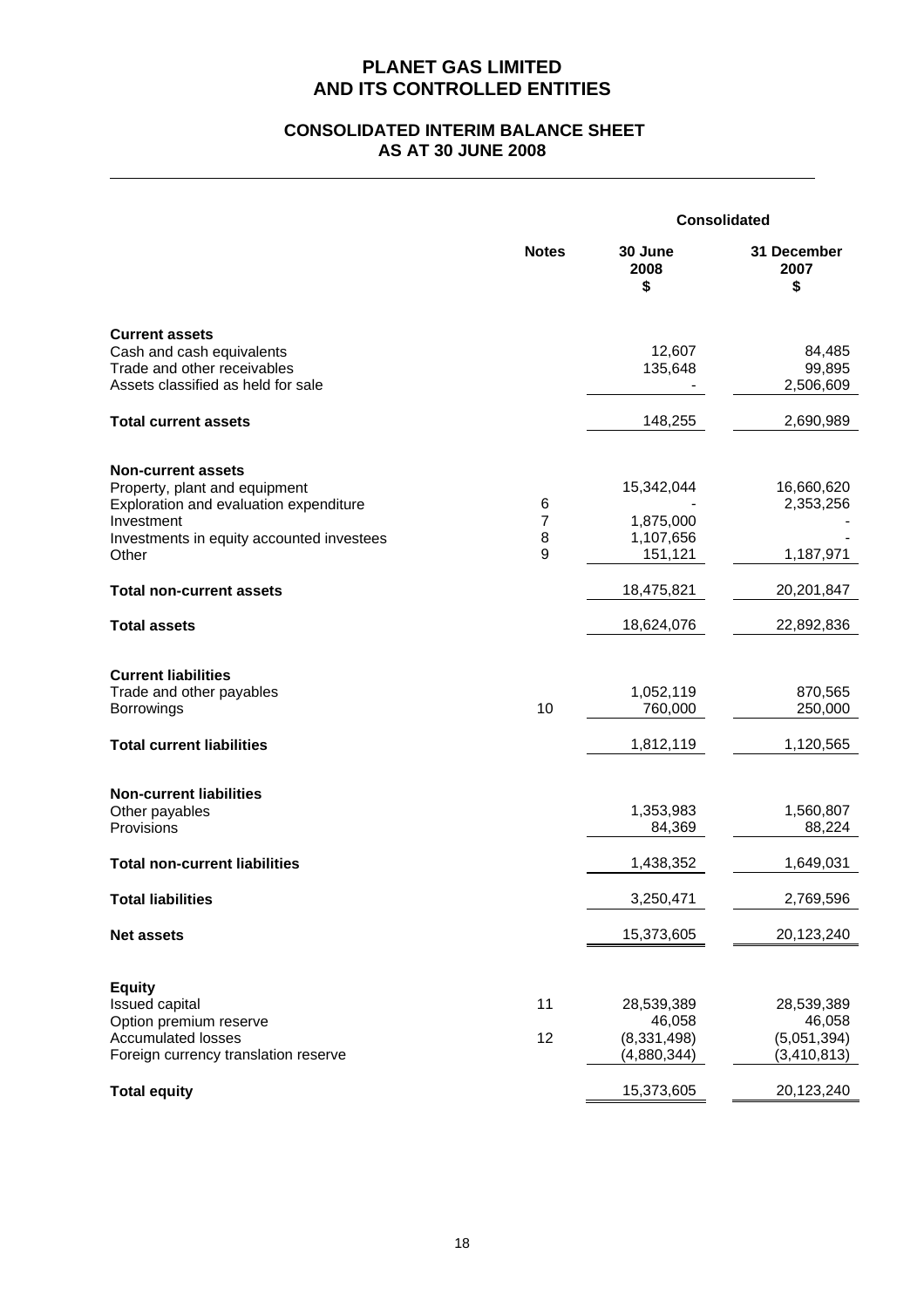## **CONSOLIDATED INTERIM STATEMENT OF CASH FLOWS FOR THE HALF YEAR ENDED 30 JUNE 2008**

|                                                                                                                                                                                                                                                                 | <b>Consolidated</b>                                     |                                                         |
|-----------------------------------------------------------------------------------------------------------------------------------------------------------------------------------------------------------------------------------------------------------------|---------------------------------------------------------|---------------------------------------------------------|
|                                                                                                                                                                                                                                                                 | <b>Six Months</b><br><b>Ended</b><br>30 June 2008<br>\$ | <b>Six Months</b><br><b>Ended</b><br>30 June 2007<br>\$ |
| Cash flows from operating activities                                                                                                                                                                                                                            |                                                         |                                                         |
| Cash receipts from customers<br>Cash paid to suppliers<br>Payments for production                                                                                                                                                                               | 174,029<br>(42, 278)<br>(316, 555)                      | 181,168<br>(466, 276)<br>(352,602)                      |
| Cash applied to operations                                                                                                                                                                                                                                      | (184, 804)                                              | (637, 710)                                              |
| Interest received                                                                                                                                                                                                                                               | 1,226                                                   | 19,230                                                  |
| Net cash from operating activities                                                                                                                                                                                                                              | (183, 578)                                              | (618, 480)                                              |
| Cash flows from investing activities                                                                                                                                                                                                                            |                                                         |                                                         |
| Payments for exploration and evaluation expenditure<br>Cash on disposal of subsidiary<br>Payments for acquisitions of exploration areas<br>Payments for development expenditure<br>Payments for capitalised production costs<br>Payments for equity investments | (37, 198)<br>(281)<br>(349, 443)<br>(9, 350)            | (210, 857)<br>(127, 426)<br>(937, 951)<br>(7, 574)      |
| Net cash from investing activities                                                                                                                                                                                                                              | (396, 272)                                              | (1, 283, 808)                                           |
| Cash flows from financing activities                                                                                                                                                                                                                            |                                                         |                                                         |
| Proceeds from issue of shares<br>Costs of share issue<br>Interest paid<br>Proceeds from borrowings                                                                                                                                                              | (267)<br>510,000                                        | 2,790,000<br>(139,500)<br>(26, 041)                     |
| Net cash from financing activities                                                                                                                                                                                                                              | 509,733                                                 | 2,624,459                                               |
|                                                                                                                                                                                                                                                                 |                                                         |                                                         |
| Net increase/(decrease) in cash and cash equivalents                                                                                                                                                                                                            | (70, 117)                                               | 722,171                                                 |
| Cash and cash equivalents at the beginning of the financial period                                                                                                                                                                                              | 84,485                                                  | 1,065,779                                               |
| Effect of exchange rate fluctuations on cash held                                                                                                                                                                                                               | (1,761)                                                 | (6, 250)                                                |
| Cash and cash equivalents at the end of the financial period                                                                                                                                                                                                    | 12,607                                                  | 1,781,700                                               |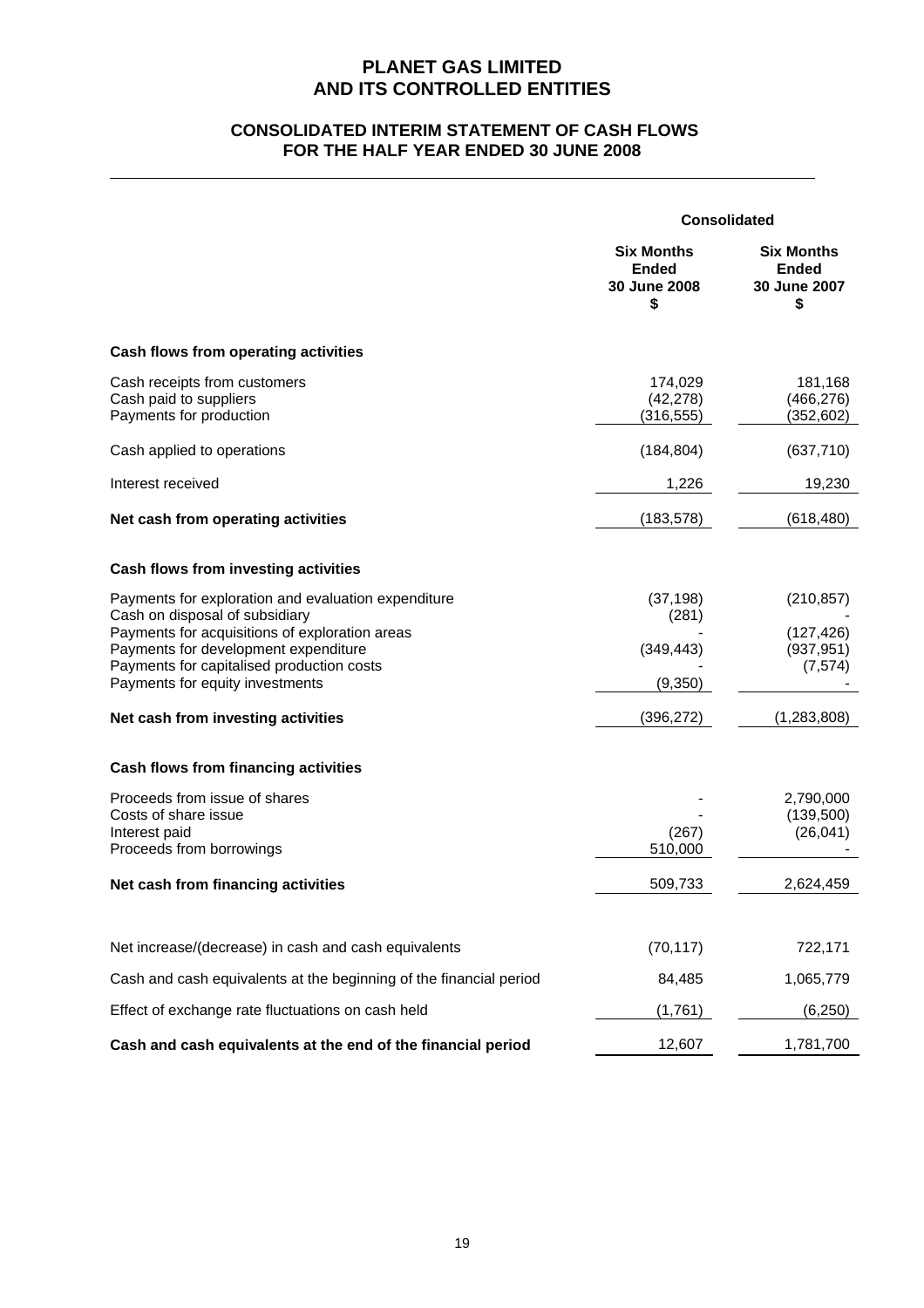### **NOTES TO THE CONSOLIDATED INTERIM FINANCIAL STATEMENTS FOR THE HALF YEAR ENDED 30 JUNE 2008**

### **NOTE 1 - REPORTING ENTITY**

Planet Gas Limited (the 'Company') is a company domiciled in Australia. The consolidated interim financial report of the Company as at and for the half year ended 30 June 2008 comprises the Company and its subsidiaries (together referred to as the 'Group').

The consolidated annual financial report of the Group as at and for the year ended 31 December 2007 is available upon request from the Company's registered office at Level 2, 66 Hunter Street, Sydney, NSW, 2000 or at www.planetgas.com.

### **NOTE 2 - STATEMENT OF COMPLIANCE**

The consolidated interim financial report is a general purpose financial report which has been prepared in accordance with AASB 134 *Interim Financial Reporting* and the Corporations Act 2001.

The consolidated interim financial report does not include all of the information required for a full annual financial report, and should be read in conjunction with the consolidated annual financial report of the Group as at and for the year ended 31 December 2007.

This consolidated interim financial report was approved by the Board of Directors on 5 September 2008.

### **NOTE 3 - SIGNIFICANT ACCOUNTING POLICIES**

The accounting policies applied by the Group in this consolidated interim financial report are the same as those applied by the Group in its consolidated financial report as at and for the year ended 31 December 2007.

### **NOTE 4 - ESTIMATES**

The preparation of the interim financial report requires management to make judgements, estimates and assumptions that affect the application of accounting policies and the reported amounts of assets and liabilities, income and expense. Actual results may differ from these estimates.

In preparing this consolidated interim financial report, the significant judgements made by management in applying the Group's accounting policies and the key sources of estimation uncertainty were the same as those that applied to the consolidated financial report as at and for the year ended 31 December 2007.

|                                                 | <b>Consolidated</b>   |                       |
|-------------------------------------------------|-----------------------|-----------------------|
|                                                 | 30 June<br>2008<br>\$ | 30 June<br>2007<br>\$ |
| <b>NOTE 5 - LOSS PER SHARE</b>                  |                       |                       |
| Basic loss per share has been calculated using: |                       |                       |
| Net loss for the half year                      | 3,280,104             | 866,528               |
| Weighted average number of ordinary shares      | 202,384,903           | 187,700,321           |

There are no dilutive potential ordinary shares.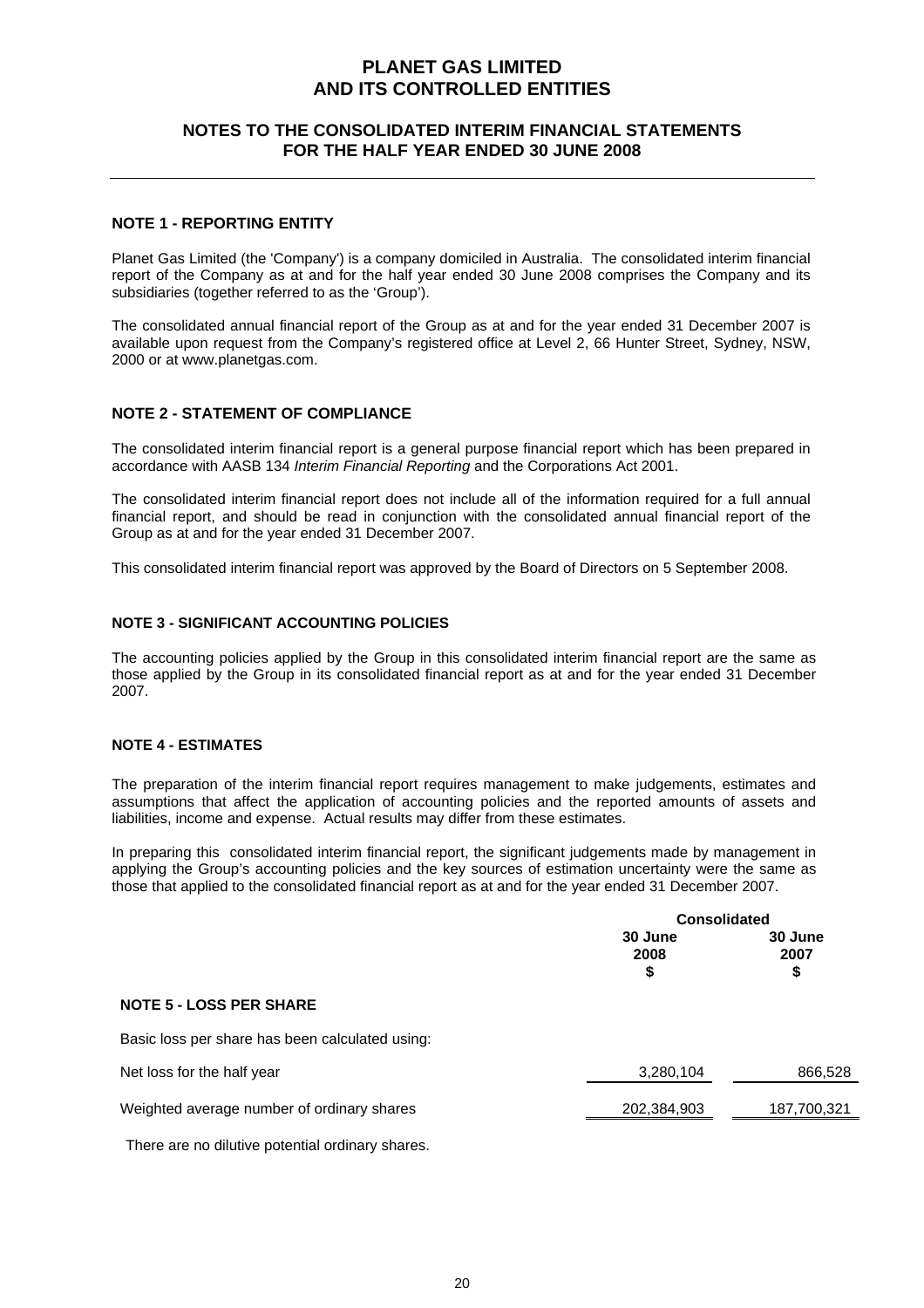### **NOTES TO THE CONSOLIDATED INTERIM FINANCIAL STATEMENTS FOR THE HALF YEAR ENDED 30 JUNE 2008**

#### **NOTE 6 - WRITE OFF – EXPLORATION AND EVALUATION EXPENDITURE**

During the half year the directors have written-off the carrying value of exploration and evaluation expenditure totalling \$2,219,453 associated with the Company's Skull Creek project due to the inherent uncertainty stemming from the Company's dispute with its joint venture partner as to the extent of work undertaken and the Company's obligations.

|                                                                 | <b>Consolidated</b>  |                          |
|-----------------------------------------------------------------|----------------------|--------------------------|
|                                                                 | 30 June<br>2008<br>S | 31 December<br>2007<br>S |
| <b>NOTE 7 - INVESTMENT</b>                                      |                      |                          |
| Investment in Greenpower Energy Limited - available for<br>sale | 1,875,000            | -                        |
|                                                                 |                      |                          |

As consideration for the Company's Australian CBM operations the Company received 12,500,000 shares in the initial public offering of Greenpower Energy Limited. At 30 June 2008 the director's compared the carrying value of the investment to market value of the investment and impaired the investment given the substantial fall in the value of the shares. This was based on a closing value of 15 cents in Greenpower shares at 30 June 2008.

## **NOTE 8 - INVESTMENTS IN EQUITY ACCOUNTED**

**INVESTEES**

Callabonna Uranium Limited 1,107,656

During the half year the Group the Group acquired a 38% interest in Callabonna Uranium Limited following the issue of 19,200,000 Callabonna shares to the Company on 27 June 2008. Callabonna's principle business along with its subsidiaries will be the exploration and exploitation of exploration licences with uranium potential that Callabonna has been granted.

### **NOTE 9 - OTHER NON-CURRENT ASSETS**

| Security deposits                                 | 151,121 | 157,974   |
|---------------------------------------------------|---------|-----------|
| Deferred expenditure – Callabonna Uranium Limited | $\,$    | 1,029,997 |
|                                                   | 151,121 | 1,187,971 |
| <b>NOTE 10 - BORROWINGS</b>                       |         |           |
| Other                                             | 760,000 | 250,000   |

During the half year Norman A. Seckold, a director, advanced \$510,000 to the Company to fund ongoing working capital requirements. The loan is interest free and with no set date for repayment.

An Equity Line of Credit Facility established in November 2006 with USA based investment Fund, Cornell Capital Partners, LP remains in place at 30 June 2008 and expires 1 November 2011. The remaining undrawn balance of the facility at 30 June 2008 is A\$5.75 million.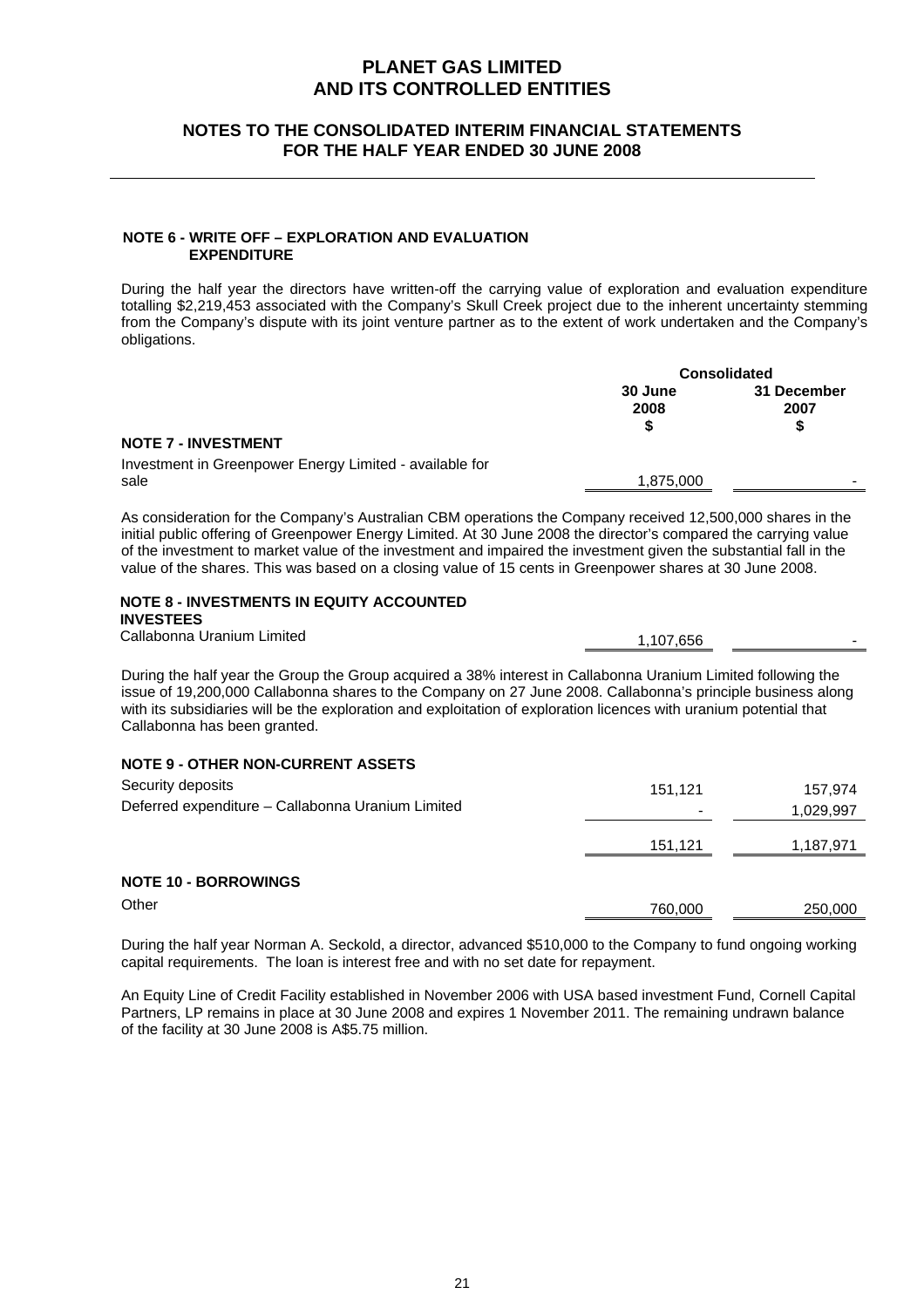## **NOTES TO THE CONSOLIDATED INTERIM FINANCIAL STATEMENTS FOR THE HALF YEAR ENDED 30 JUNE 2008**

### **NOTE 11 - ISSUED CAPITAL**

### **Fully paid ordinary shares**

202,384,903 (31 December 2007 – 202,384,903) fully paid ordinary shares **28,539,389** 

28,539,389

Fully paid ordinary shares carry one vote per share and carry the right to dividends.

No shares were issued during the half year ended 30 June 2008.

|                                                                                                               | <b>Consolidated</b>                                    |                                                   |
|---------------------------------------------------------------------------------------------------------------|--------------------------------------------------------|---------------------------------------------------|
|                                                                                                               | <b>Six Months</b><br><b>Ended</b><br>30 June 2008<br>S | <b>Six Months</b><br><b>Ended</b><br>30 June 2007 |
| <b>NOTE 12 - ACCUMULATED LOSSES</b>                                                                           |                                                        |                                                   |
| Accumulated losses at the beginning of the half year<br>Net loss attributable to members of the parent entity | 5,051,394<br>3,280,104                                 | 3,183,618<br>866,528                              |
| Accumulated losses at the end of the half year                                                                | 8,331,498                                              | 4,050,146                                         |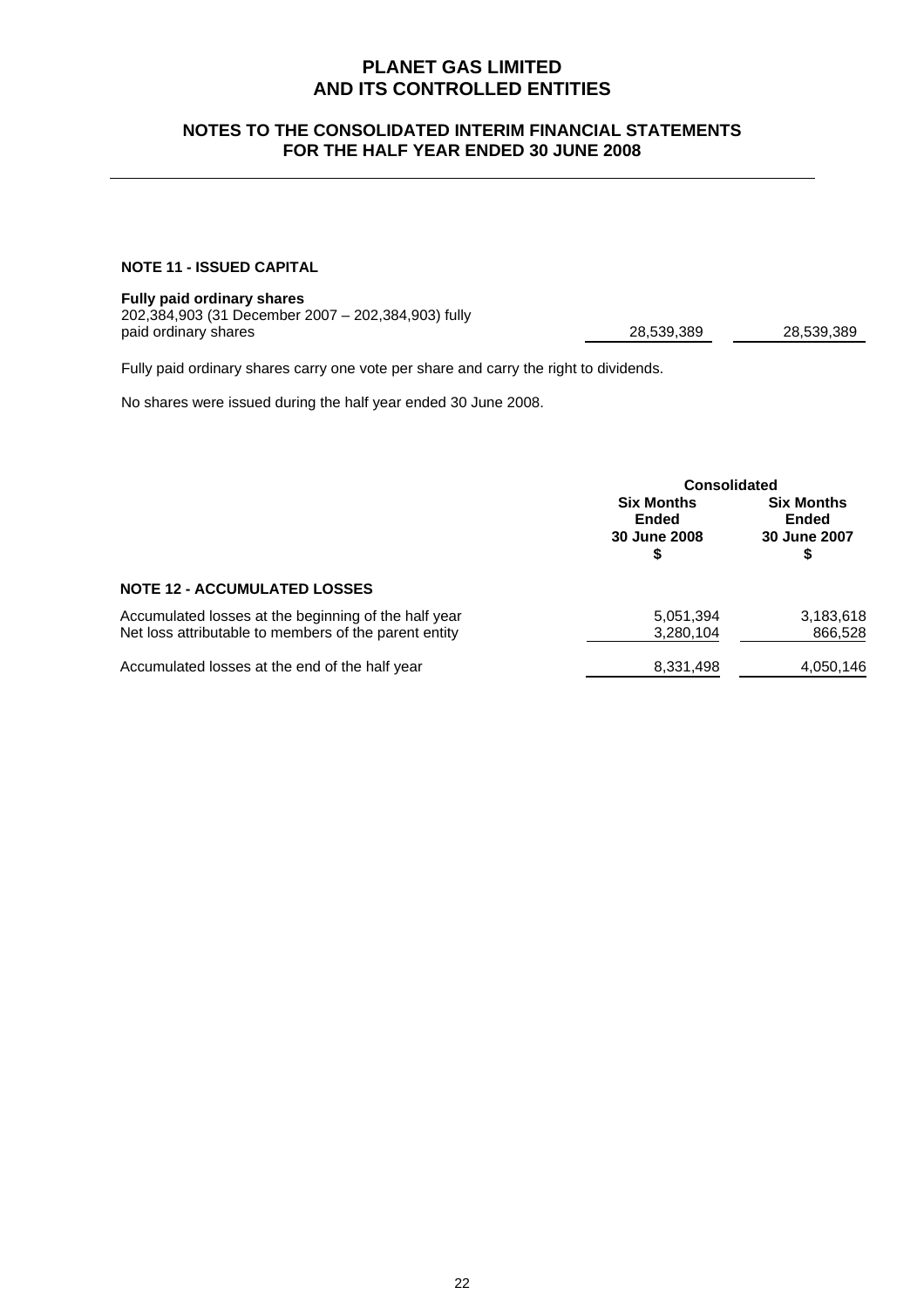## **NOTES TO THE CONSOLIDATED INTERIM FINANCIAL STATEMENTS FOR THE HALF YEAR ENDED 30 JUNE 2008**

### **NOTE 13 - FINANCIAL REPORTING BY SEGMENTS**

The Company operates wholly within the mining industry in Australia and the United States.

| <b>Geographical Segments</b>                                      | <b>Australia</b> | <b>United States</b> | <b>Consolidated</b><br><b>Total</b> |
|-------------------------------------------------------------------|------------------|----------------------|-------------------------------------|
| 30 June 2008                                                      | \$               | \$                   | \$                                  |
| <b>Revenue</b><br>External segment revenue<br>Unallocated revenue |                  | 256,783              | 256,783<br>1,225                    |
| <b>Total revenue</b>                                              |                  |                      | 258,008                             |
| <b>Result</b><br>Segment result<br>Unallocated corporate expenses | (633,018)        | (2,357,883)          | (2,990,902)<br>(289, 202)           |
| <b>Net loss</b>                                                   |                  |                      | (3,280,104)                         |
| <b>Assets</b><br>Segment assets<br>Unallocated corporate assets   | 2,991,028        | 15,628,001           | 18,619,029<br>5,047                 |
|                                                                   |                  |                      | 18,624,076                          |
| <b>Liabilities</b><br>Segment liabilities                         | 1,172,780        | 2,077,691            | 3,250,471                           |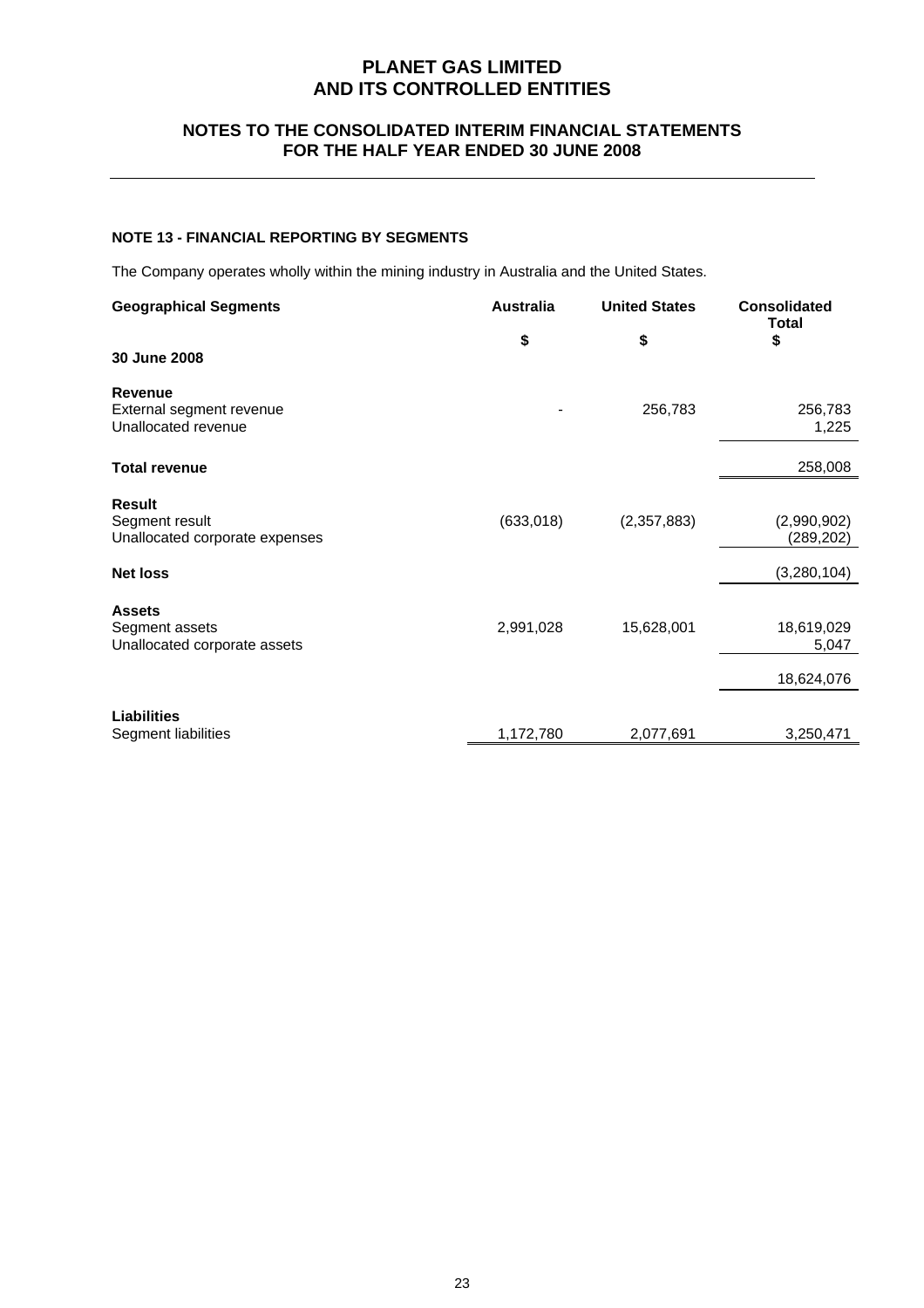### **NOTES TO THE CONSOLIDATED INTERIM FINANCIAL STATEMENTS FOR THE HALF YEAR ENDED 30 JUNE 2008**

| <b>Geographical Segments</b><br>30 June 2007                                     | <b>Australia</b><br>\$ | <b>United States</b><br>\$ | <b>Consolidated</b><br><b>Total</b><br>\$ |
|----------------------------------------------------------------------------------|------------------------|----------------------------|-------------------------------------------|
| <b>Revenue</b><br>External segment revenue<br>Unallocated revenue                |                        | 152,728                    | 152,728<br>28,790                         |
| <b>Total revenue</b>                                                             |                        |                            | 181,518                                   |
| <b>Result</b><br>Segment result<br>Tax expense<br>Unallocated corporate expenses |                        | (366, 639)                 | (366, 639)<br>(499, 889)                  |
| <b>Net loss</b>                                                                  |                        |                            | (866, 528)                                |
| <b>Assets</b><br>Segment assets<br>Unallocated corporate assets                  | 4,493,705              | 18,413,339                 | 22,907,045<br>7,715                       |
|                                                                                  |                        |                            | 22,914,760                                |
| <b>Liabilities</b><br>Segment liabilities<br><b>Unallocated liabilities</b>      | 49,500                 | 2,180,106                  | 2,229,606<br>650,418<br>2,880,024         |

Division of the Groups results and assets into geographical segments has been ascertained by direct identification of assets and revenue cost centres. There are no intersegment revenue transactions and the major product is coal bed methane.

### **NOTE 14 - CONTROLLED ENTITIES**

*Parent Entity*  Planet Gas Limited, a listed public company, incorporated in Australia.

#### *Wholly-Owned Controlled Entities*

Pauper's Dream Company, incorporated in the United States of America. Planet Gas Properties LLC, incorporated in the United States of America. Planet Gas Resources LLC, incorporated in the United States of America.

During the half year ended 30 June 2008, the Company disposed of Beetaloo Uranium Pty Ltd (formerly Indpro Consulting Pty Limited) as part consideration for 19,200,000 shares in Callabonna Uranium Limited.

There was no effect on the net assets of Group as a result of the disposal and no cash movement.

During the half year ended 30 June 2008, the Company disposed of Davidson Prospecting Pty Limited, Greenpower Energy Pty Limited and Sawells Pty Limited in consideration for 12,500,000 fully paid ordinary shares in Greenpower Energy Limited.

The effect of the disposal was a decrease in the net assets of the Group of \$12,352. The net cash outflow on disposal was \$181.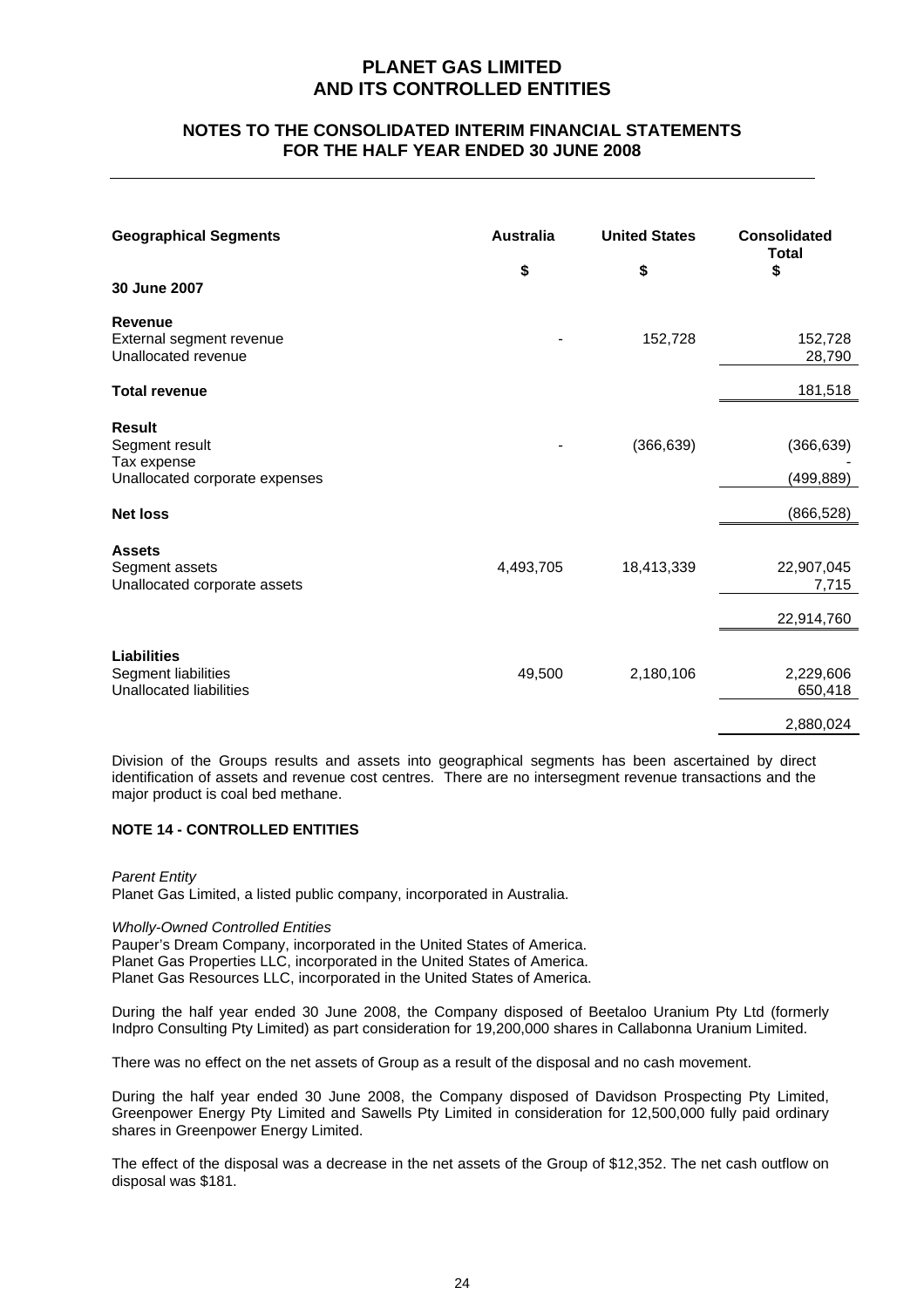## **DIRECTORS' DECLARATION**

In the opinion of the directors of Planet Gas Limited:

- (a) the financial statements and notes set out on pages 16 to 24, are in accordance with the Corporations Act 2001, including:
	- (i) giving a true and fair view of the Group's financial position as at 30 June 2008 and of its performance for the six month period ended on that date; and
	- (ii) complying with Australian Accounting Standards AASB 134 *Interim Financial Reporting* and the Corporations Regulations 2001; and
- (b) there are reasonable grounds to believe that the Company will be able to pay its debts as and when they become due and payable.

Signed at Sydney this 5th day of September 2008 in accordance with a resolution of the Board of Directors:

**Director Director** 

**Norman A. Seckold Peter J. Nightingale Peter J. Nightingale**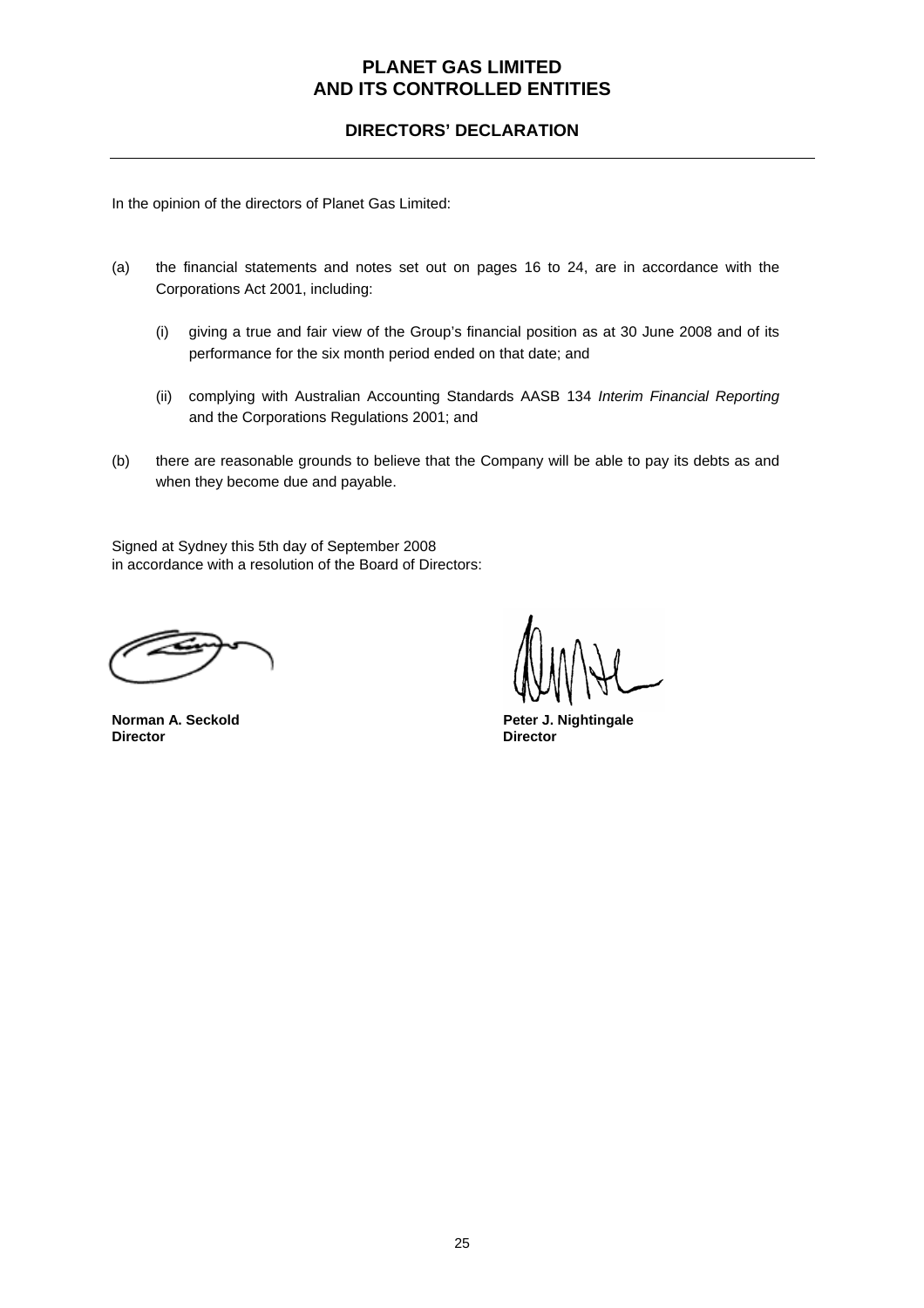

#### **Independent auditor's review report to the members of Planet Gas Limited**

#### *Report on the financial report*

We have reviewed the accompanying interim financial report of Planet Gas Limited, which comprises the consolidated interim balance sheet as at 30 June 2008, income statement, statement of recognised income and expense and cash flow statement for the half year ended on that date, a description of significant accounting policies and other selected explanatory notes 1 to 14, and the directors' declaration of the Group comprising the Company and the entities it controlled at the interim period's end or from time to time during the interim period.

#### *Directors' responsibility for the financial report*

The directors of the company are responsible for the preparation and fair presentation of the interim financial report in accordance with Australian Accounting Standard AASB 134 *Interim Financial Reporting* and the Corporations Act 2001. This responsibility includes designing, implementing and maintaining internal control relevant to the preparation and fair presentation of the interim financial report that is free from material misstatement, whether due to fraud or error; selecting and applying appropriate accounting policies; and making accounting estimates that are reasonable in the circumstances.

#### *Auditor's Responsibility*

Our responsibility is to express a conclusion on the interim financial report based on our review. We conducted our review in accordance with Auditing Standard on Review Engagements ASRE 2410 *Review of an Interim Financial Report Performed by the Independent Auditor of the Entity*, in order to state whether, on the basis of the procedures described, we have become aware of any matter that makes us believe that the interim financial report is not in accordance with the Corporations Act 2001 including: giving a true and fair view of the Group's financial position as at 30 June 2008 and its performance for the interim period ended on that date; and complying with Australian Accounting Standard AASB 134 *Interim Financial Reporting* and the Corporations Regulations 2001. As auditor of Planet Gas Limited, ASRE 2410 requires that we comply with the ethical requirements relevant to the audit of the annual financial report.

A review of a interim financial report consists of making enquiries, primarily of persons responsible for financial and accounting matters, and applying analytical and other review procedures. A review is substantially less in scope than an audit conducted in accordance with Australian Auditing Standards and consequently does not enable us to obtain assurance that we would become aware of all significant matters that might be identified in an audit. Accordingly, we do not express an audit opinion.

#### *Independence*

In conducting our review, we have complied with the independence requirements of the Corporation Act 2001.

#### *Conclusion*

Based on our review, which is not an audit, we have not become aware of any matter that makes us believe that the interim financial report of Planet Gas Limited is not in accordance with the Corporations Act 2001, including:

- a) giving a true and fair view of the Group's financial position as at 30 June 2008 and of its performance for the half year ended on that date; and
- b) complying with Australian Accounting Standard AASB 134 *Interim Financial Reporting* and the Corporations Regulations 2001.

**KJ111**6

**S.J. Board Partner** 

5 September 2008